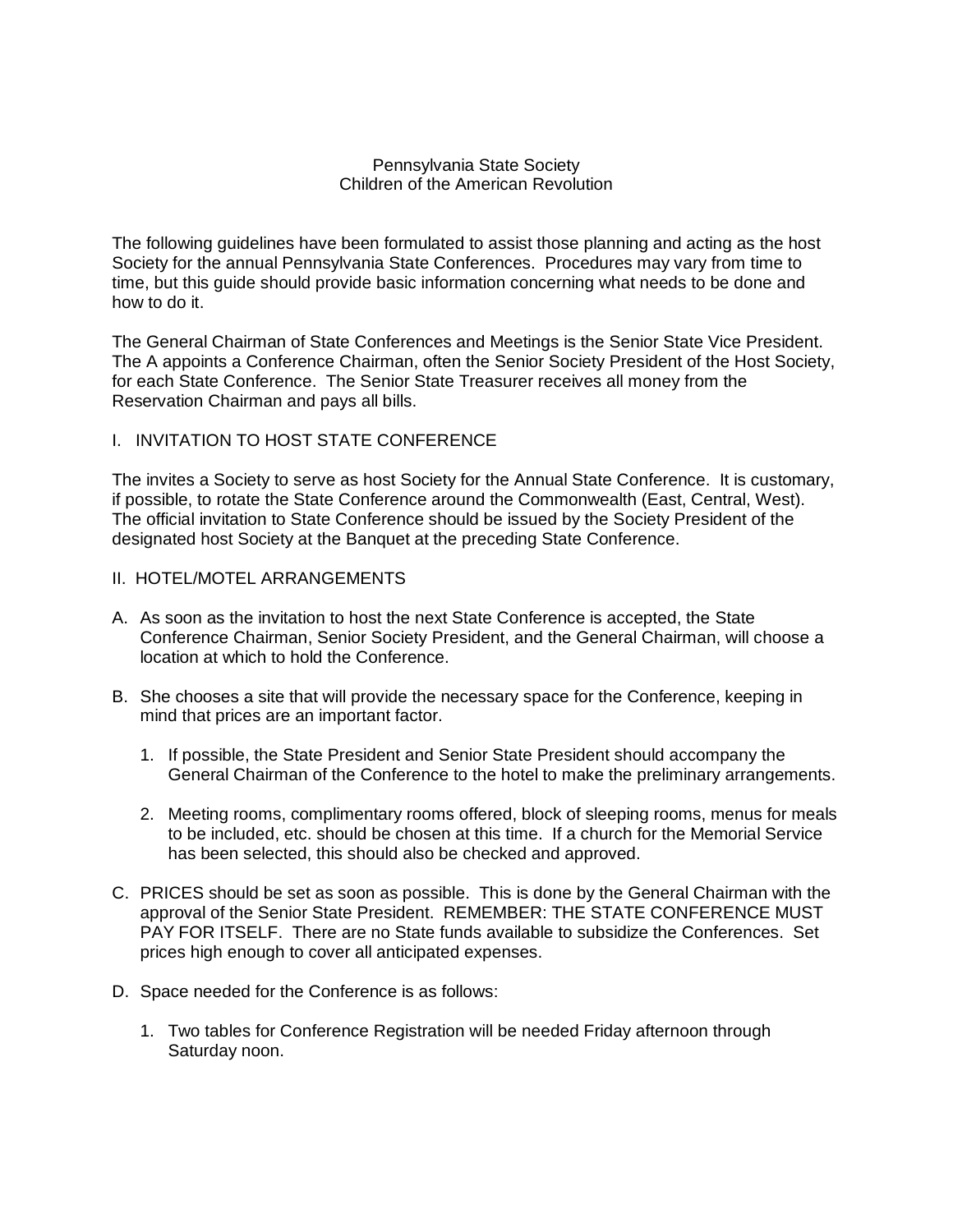- 2. Two tables in same area as Registration for Friday evening meal distribution (Bag it for Books dinner.)
- 3. Two rooms for Board meetings (Member Board and Senior Board)
- 4. Large Room set auditorium style for the Friday evening and Saturday morning Business sessions. Wide center aisle needed.
	- a. Auditorium style seating for approximately 150 people (This can be adjusted depending on number of attendees expected).
	- b. Raised platform containing a skirted table with podium and microphone for 12 persons–6 on each side of the podium for officers and dignitaries depending on attendees. If space permits, four chairs are placed behind the two center chairs for personal pages/aides.
	- c. Standing podium with microphone on the floor in front at the end of the head table for use by those giving reports.
	- d. Piano (tuned) needed for both sessions, if available. If no piano is available, electrical connection is needed for other music systems.
	- e. Small table with two chairs in front of head table to the left of the State President for the State and Senior State Recording Secretaries.
	- f. Designated area in rear or side of room for award presentation.
	- g. A minimum of four long tables in back of the room for displays and items to be raffled.
	- h. Table in the rear of the room for young children activity area.
	- i. Water pitchers and glasses on head table, and a water stand in the back of the room and waste baskets.
	- j. Designated area for candidate receiving line in the hallway or another room,.
- 5. Room for Friday night campaign party for members. This may be a pool area or another room for an activity, etc.
- 6. A table for Credentials will be needed in the same area on Saturday morning only.
- 7. Room for Saturday luncheon, if applicable, or a box lunch distribution area.
- 8. Small room with several tables and chairs for voting on Saturday morning. This should be as close to the meeting room as possible.
- 9. Room for Saturday evening Banquet. Head table with podium and microphone. This table should be on a raised platform with seats for 12 persons plus any honored guests. Second head table, directly in front of raised one, on the floor for any incoming State Officers not already seated at the raised one. This number is to be figured once the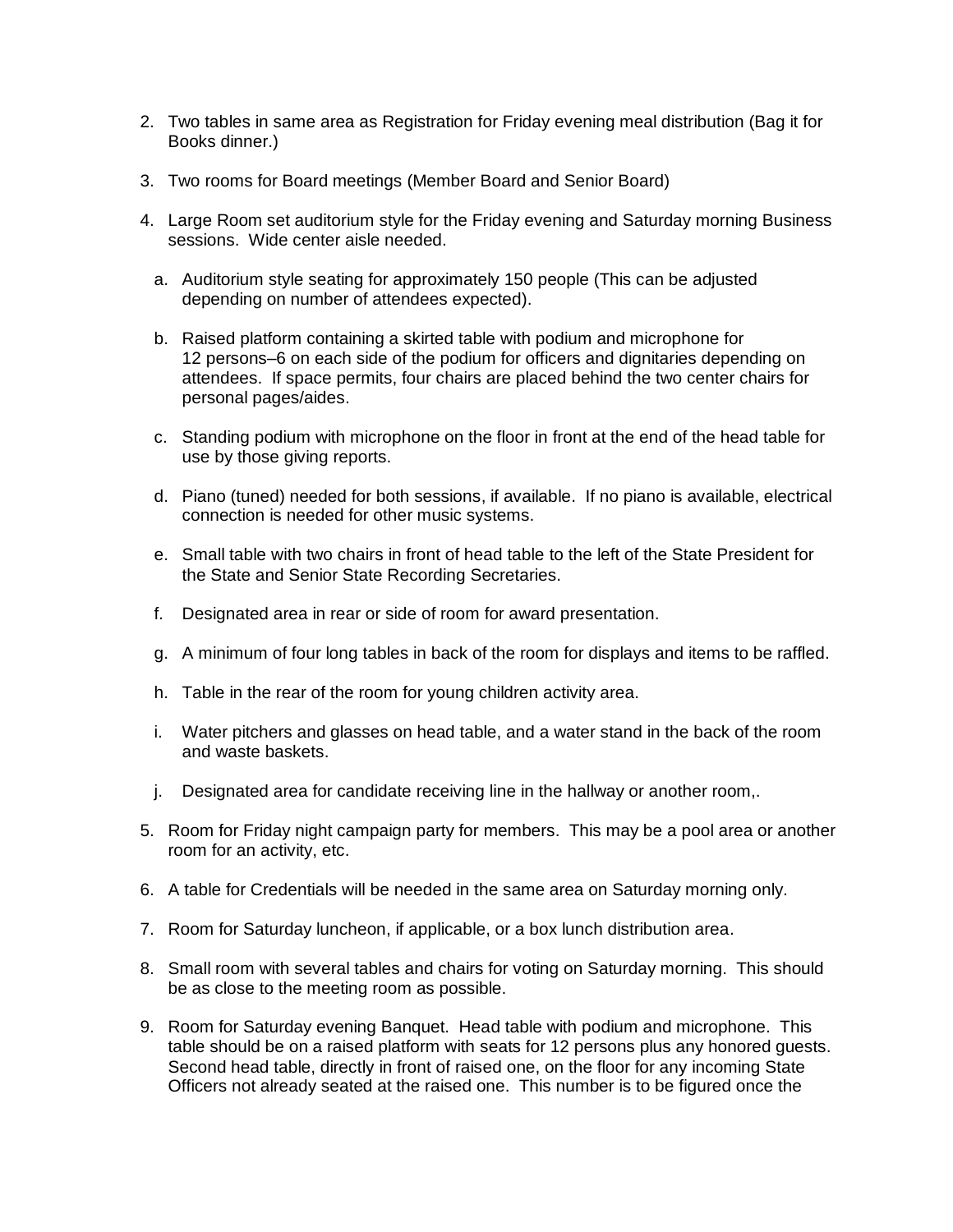election results are available. A piano is needed, if available. A dance floor is required with a designated area for the disc jockey or band. A large screen and projector for the State President's slide show should be placed in a front corner of the room.

- 10. A designated room for Senior Reception. The living room of the Senior State President's suite MAY be used; however, it is better to have a separate room set aside for this purpose so that the suite is free for Board meetings.
	- a. Refreshments are ideally provided by the local DAR Chapters both Friday and Saturday evenings.
	- b. Member refreshments should be provided Friday evening at the Campaign Party and Saturday after the Banquet.
	- c. Senior Reception refreshments, after the evening sessions, may be as simple as punch, coffee and cookies or as elaborate as the Chapter members may wish to make it.
	- d. Breakfast should be provided if it is not included in the hotel.
- E. Sleeping rooms: A block of sleeping rooms should be set aside by the hotel for those attending the State Conference. The number of rooms should be based on previous years' attendance.
	- 1. Each person attending MUST be registered with the hotel. Individuals make room reservations directly with the hotel.
	- 2. The following room charges are paid for by the State Conference:
		- a. State President (If he or she has a roommate, that person pays his/her own share of the room cost.)
		- b. Senior State President: NOTE: It is usually customary for the hotel to provide one free suite for the use of the Senior State President. If not, the Conference pays for her room.
		- c. If the National President and/or the Senior National President attend, ALL THEIR EXPENSES are paid by the Conference. (This includes rooms, Conference events and any restaurant charges, etc.).
- F. The Senior State President approves the location, prices, tour and evening activities.

#### III. MEMORIAL SERVICE

The Memorial Service is the responsibility of the State and Senior State Chaplain. They arrange the details of the service.

- A. The location for the Memorial Service should be included in the Call to Conference.
- B. The General Chairman selects the church with the approval of the Senior State President.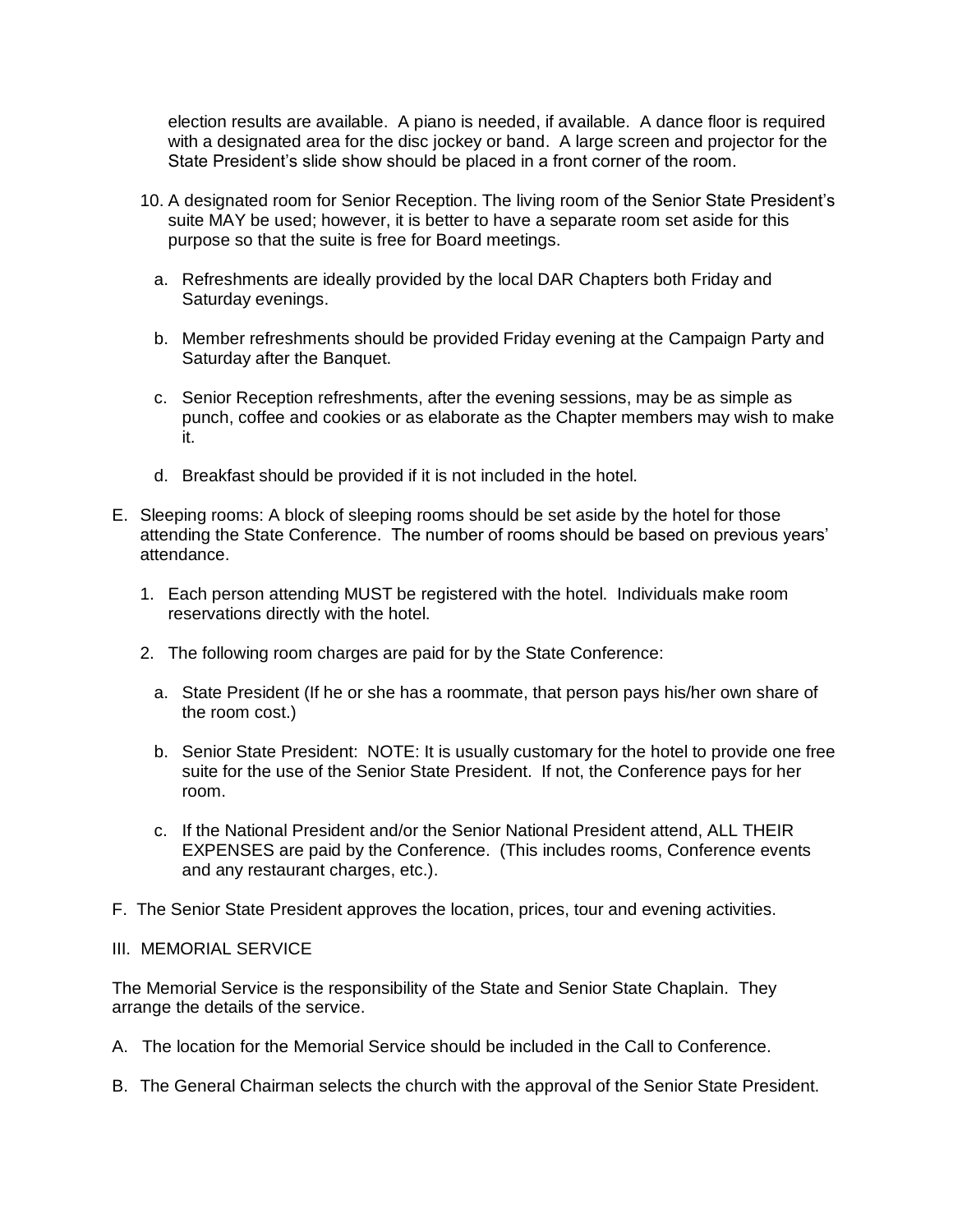- 1. Arrangements are made for the use of the church and organ. If the church does not allow outsiders to play the organ, the church organist may be used. It is usual to make a small donation to the church. Any charges for the organist, and/or janitor are paid by the Conference.
- 2. The Senior Music Chairman should be consulted to play music for the Memorial Service and to work with the State Chaplain on music selection.
- 3. The State Chaplain and Senior State Chaplain decide if hats are to be worn. Dress code is in effect for the Memorial Service. Participants in the service should wear gloves.
- 4. The Senior State Chaplain notifies the Conference Chairman how many carnations are needed for the memorials. These may be all white, OR white for members and red for Seniors. The State Chaplain and Senior State Chaplain shall decide if flowers for other people will be placed and what kind of flowers they shall be.
- 5. A small vase should be provided for placement of the flowers. However, if there are enough to be memorialized to warrant it, a small wreath or cross may be used. If so, the wreath or cross should be placed at a grave or monument after the service.
- 6. The program for the Memorial Service is created and printed by the State Chaplain or the Senior State Chaplain.
- 7. Pages/Aides distribute programs and the Processions Chairman arranges the Processions into and out of the church.
- 8. The Color Bearers Chairman transports the Flags to the church. If the church allows, the church U.S. Flag may be used in the procession.

# IV. TOUR

An afternoon tour should be planned. Suggestions are given to the Senior State President for her approval. Buses or carpooling may be used. The bus cost and any entrance fees should be included in the cost of the tour. Ideally, these buses take people to the Memorial Service and then continue on the tour. If a Memorial Service and tour can be arranged within easy walking distance, one saves these expenses.

# V. PATRON LETTERS

Some of the expense of a State Conference is met through the Patron donations. A Patron Letter is included in the Call to Conference and published in the *Keystone Kapers*. The Patron Letter may be revised to include event-specific details.

#### VI. CALL TO CONFERENCE

The Call to Conference should be sent to the Editor of the *KEYSTONE KAPERS* for publication in the Winter Issue. Be certain to observe the necessary publication deadline.

A. The Call to Conference (see template) should include: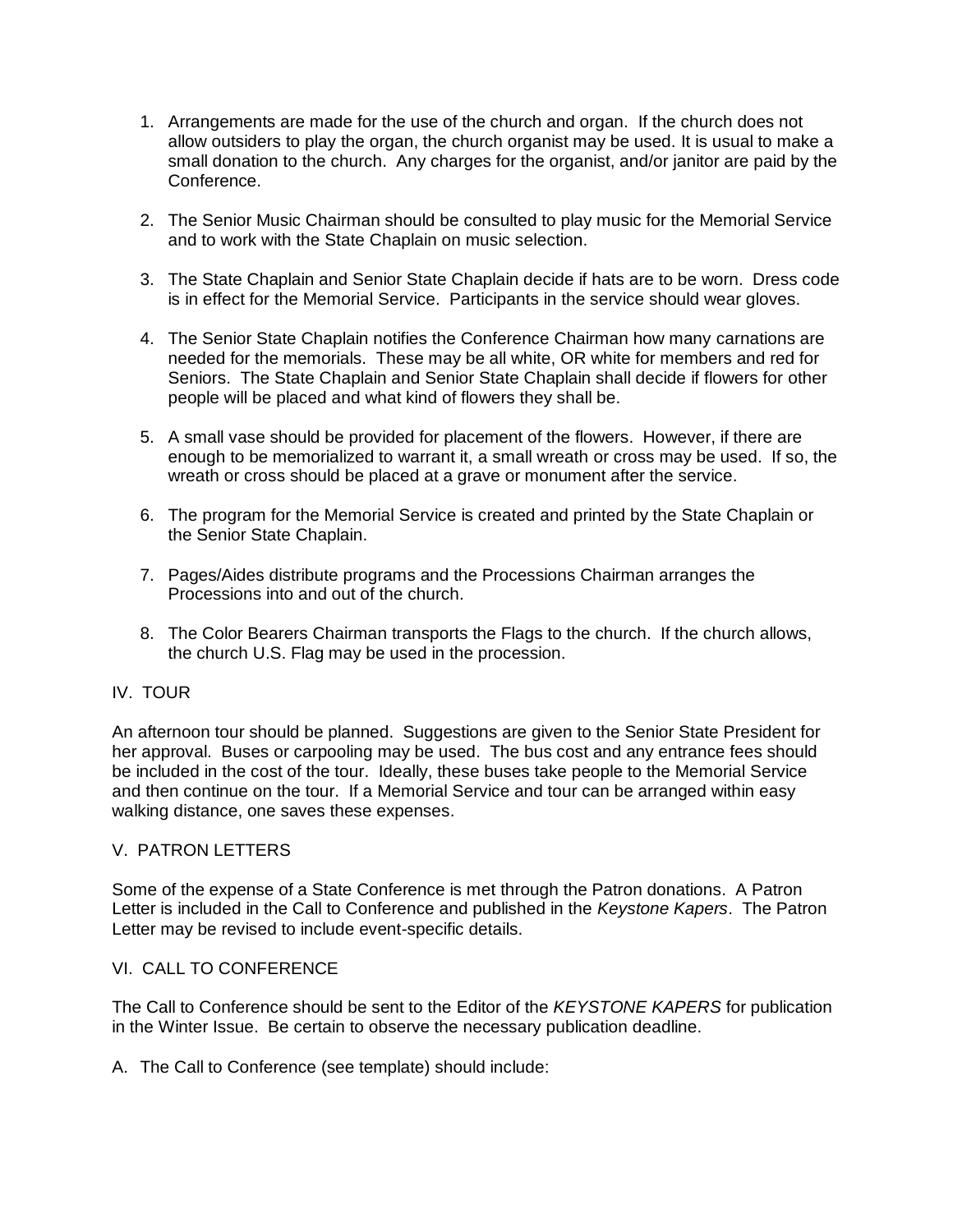- 1. All event details
- 2. Prices for each event (meals, tour, registration, candidate fee). The registration fee is set in the Standing Rules.
- 3. Checks are to be made payable to PACAR. Include the name, address, phone number and email of the Registration Chariman to whom they are to be sent.
- 4. Reservation DEADLINE.
- 5. Include a NO REFUNDS AFTER date. This is MOST IMPORTANT as you will have to pay for guaranteed numbers of meals and/or a fee for guaranteed rooms.
- 6. Hotel room prices, room reservation deadline for block of rooms being saved and address and phone number of the hotel.
- 7. Permission and Code of Behavior form and Photo Release form.
- 8. Dress Code for State Conference
- B. The Call to Conference should be sent from the State President and the Senior State President.
- VII. REGISTRATION
- A. A registration spreadsheet (see template) should be created for all reservations received, whether by mail or by phone. The following information should be entered
	- 1. Name of person for whom reservation has been made
	- 2. Address (if known)
	- 3. Age, if a member
	- 4. Society, or State if person is an out-of-state visitor
	- 5. Title (Office or Chairmanship held)
	- 6. Events attending INCLUDING registration fee
	- 7. Amount PAID and/or amount DUE, if any
	- 8. Names of members who will serve as pages, aides, color bearers, chorus
- B. Sort the spreadsheet by name to use during registration to expedite process.
- C. Check names off as soon as people register. Record their ROOM NUMBERS for each attendee. You will then know exactly who has arrived and where he/she can be reached in case of an emergency.
- D. Add any walk-ins to the spreadsheet so that an accurate count can be kept. This will be needed for the Registration report and Introduction lists.
- E. It is the responsibility of the Registration Committee to prepare the Registration Report AND the Introduction lists for the State President. (See samples attached.)
- F. Upon registering, each person should receive the following: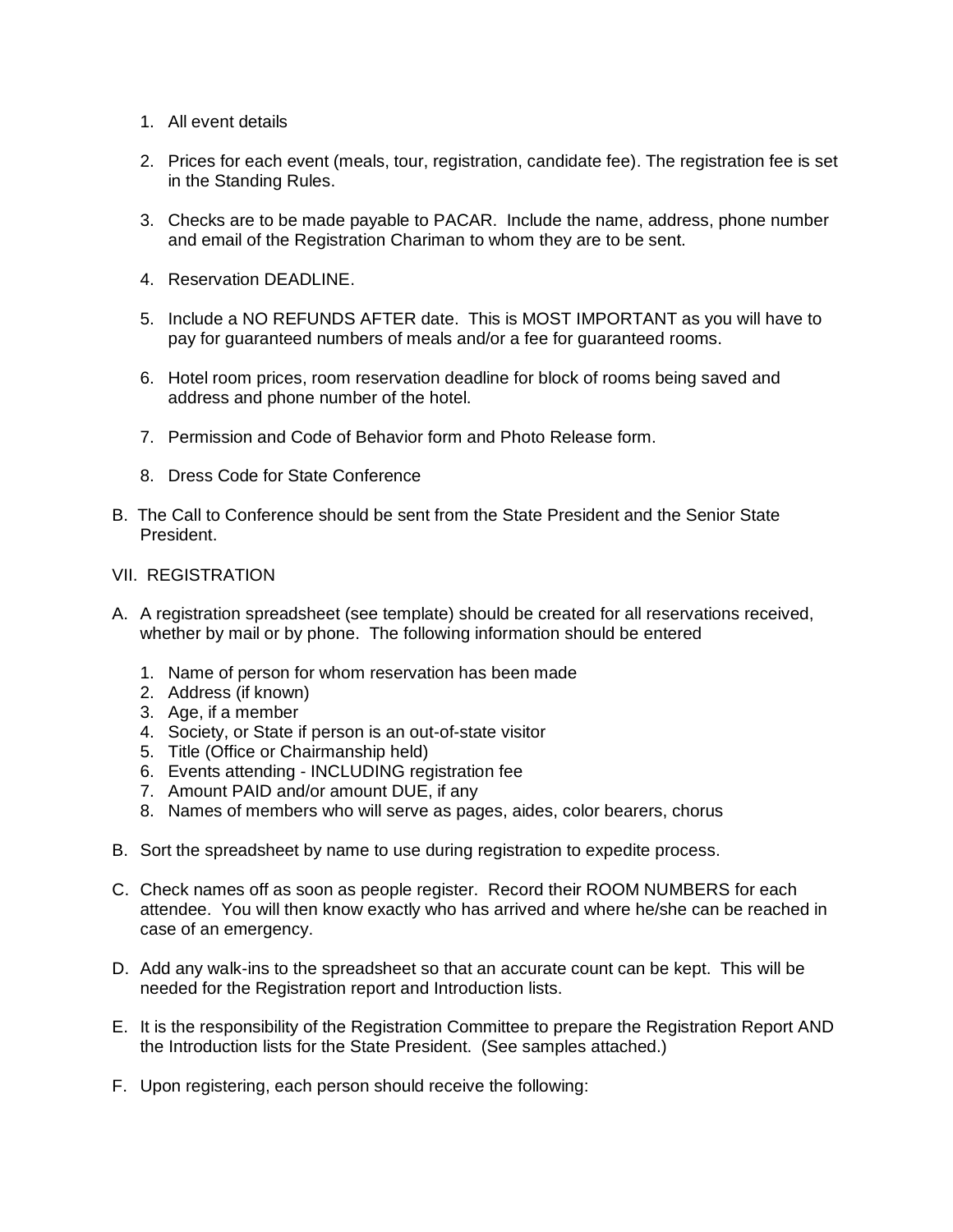- 1. Program
- 2. Name tag with events attending
- 3. "Welcome Bag" or Welcome Station (optional)

## VIII. MUSIC

The State Music Chairman and the Senior State Music Chairman plan the music for State Conference. This can be a pianist or another music player. Music selections should be reviewed with the State President and the Senior State President. Music is needed for the following:

- A. Music for Processions: Friday evening, Saturday morning and Saturday evening banquet. Same for recessions, as requested.
- B. Music for the National Anthem
- C. Music for the C.A.R. Song
- D. Music to accompany the Chorus, if requested by the Chorus Chairman.
- E. Music for the Memorial Service, if requested. The Music Chairmen coordinates with the State Chaplain and Senior State Chaplain. (Prelude, processional, hymns, recessional)

# IX. PROGRAMS

- A. The programs for the State Conference are printed by the Conference. The Conference Chairman appoints a chairman for this task. The Senior State President approves the program and coordinates (matches) the program to the agenda.
- B. Times for Registration, Credentials, Board and Senior Executive Board and Senior State Board of Management, Business Sessions, Meals, Memorial Service, tour, parties. Curfews are set by the State President and Senior State President.
- C. Standing Rules for the State Conference must be revised by the Senior State Presidenteach year before printing.
- D. The Code of Ethics, Code of Behavior and Dress Code should be printed in the program.
- E. For Memorial Service Program: See III. B. 6.
- F. The programs should be printed as late as possible in order to be as accurate as possible. Schedule the printing so that they are available for registration.

#### X. PROCESSIONS

A Senior Chairman of Processions should be appointed by the Senior State President. The duties of this Chairman are as follows:

- A. Coordinate with the Seating Chairman so that those in the Procession will line up correctly with their assigned seats.
- B. Coordinate with the Chairman of Color Bearers and Pages/Aides in relation to the Processions.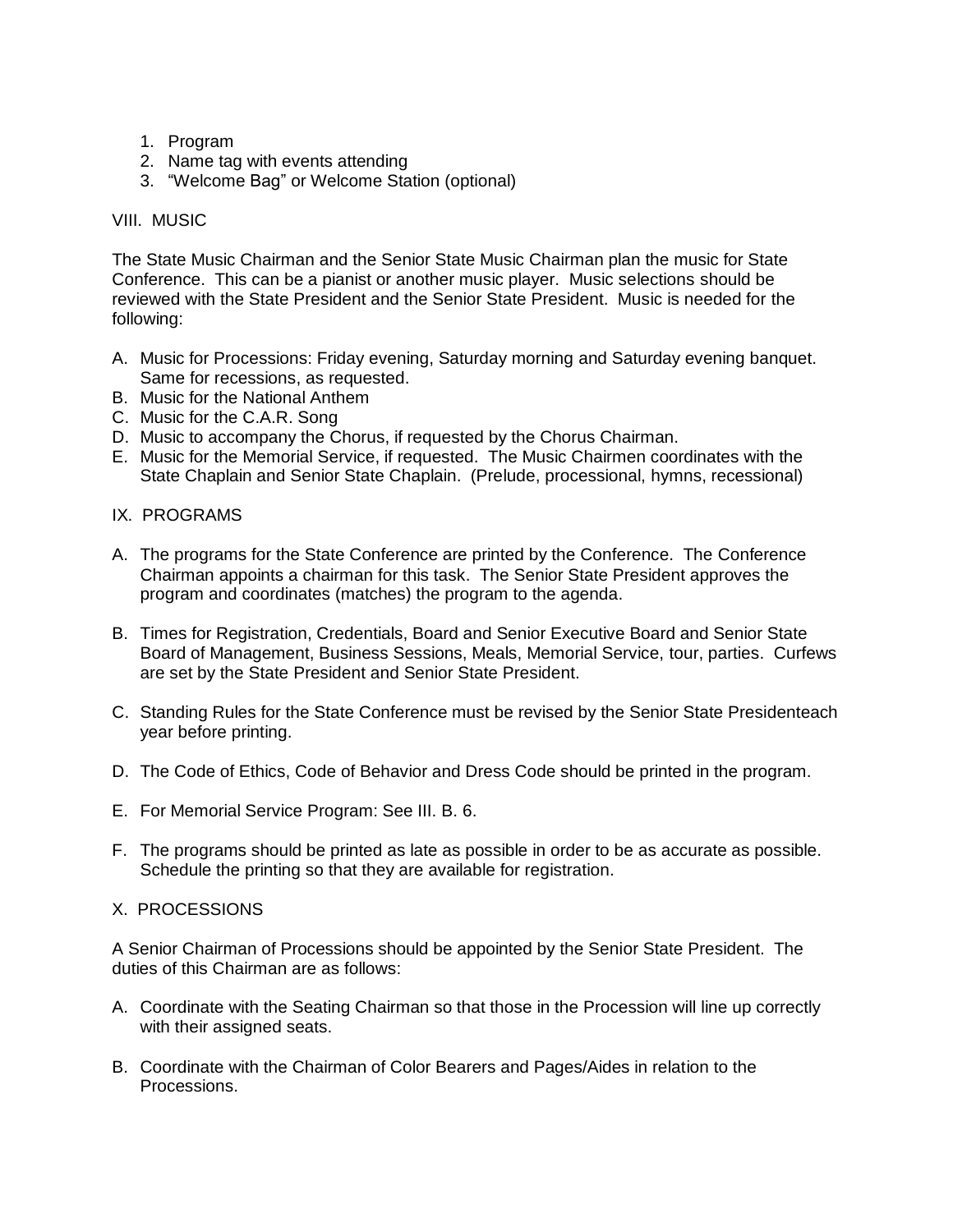- C. Line up the Processions for Friday evening and Saturday morning Business Sessions, Memorial Service and the Saturday Evening Banquet in proper protocol order. See attached outline or C.A.R. Handbook.
- D. Instruct those recessing on the time to be in place and the correct order.

NOTE: The Senior Processions Chairman may also be Chairman of Color Bearers. If so, it is his/her responsibility to find enough Color Bearers if extras are needed.

# XI. COLOR BEARERS

- A. The Senior State President appoints a Senior Chairman of Color Bearers. The Senior Chairman may provide gloves for Color Bearers.
- B. Color Bearers MUST be big enough to carry flags without dragging them on the floor. Age does not matter.
- C. Societies should be asked to designate who will carry their Society banners.
- D. The State President and/or Senior State President designate members to carry the American Flag, State Flag (if used), and the State C.A.R. banner. If they do not do so, the Chairman appoints these members.
- E. The Chairman should be certain to give the following instructions to the Flag Bearers
	- 1. The American Flag always goes FIRST, before all other flags.
	- 2. The American Flag is held high. All other flags and banners dip to it.
	- 3. No flag should be allowed to touch the floor or ground.
	- 4. Color Bearers should NOT recite the Pledge to the Flag, sing the National Anthem, recite the Creeds, etc. while holding a Flag.
	- 5. Flag Bearers should be in the room and ready to recess Flags at the proper time.

## XII. PAGES/AIDES

Pages and Aides are necessary for the smooth running of the State Conference. There are no age limits for those serving at State Conference, but a few older ones are needed for responsible positions.

A. The Senior State President appoints a Senior Chairman of Pages and Aides. The Senior Chairman may provide gloves for Pages and Aides.

#### B. Proper Attire

- 1. Pages should wear white during the Business Sessions on Friday night and Saturday morning. Gloves may be worn.
- 2. Aides should wear dress shirts, ties and trousers. Gloves may be worn.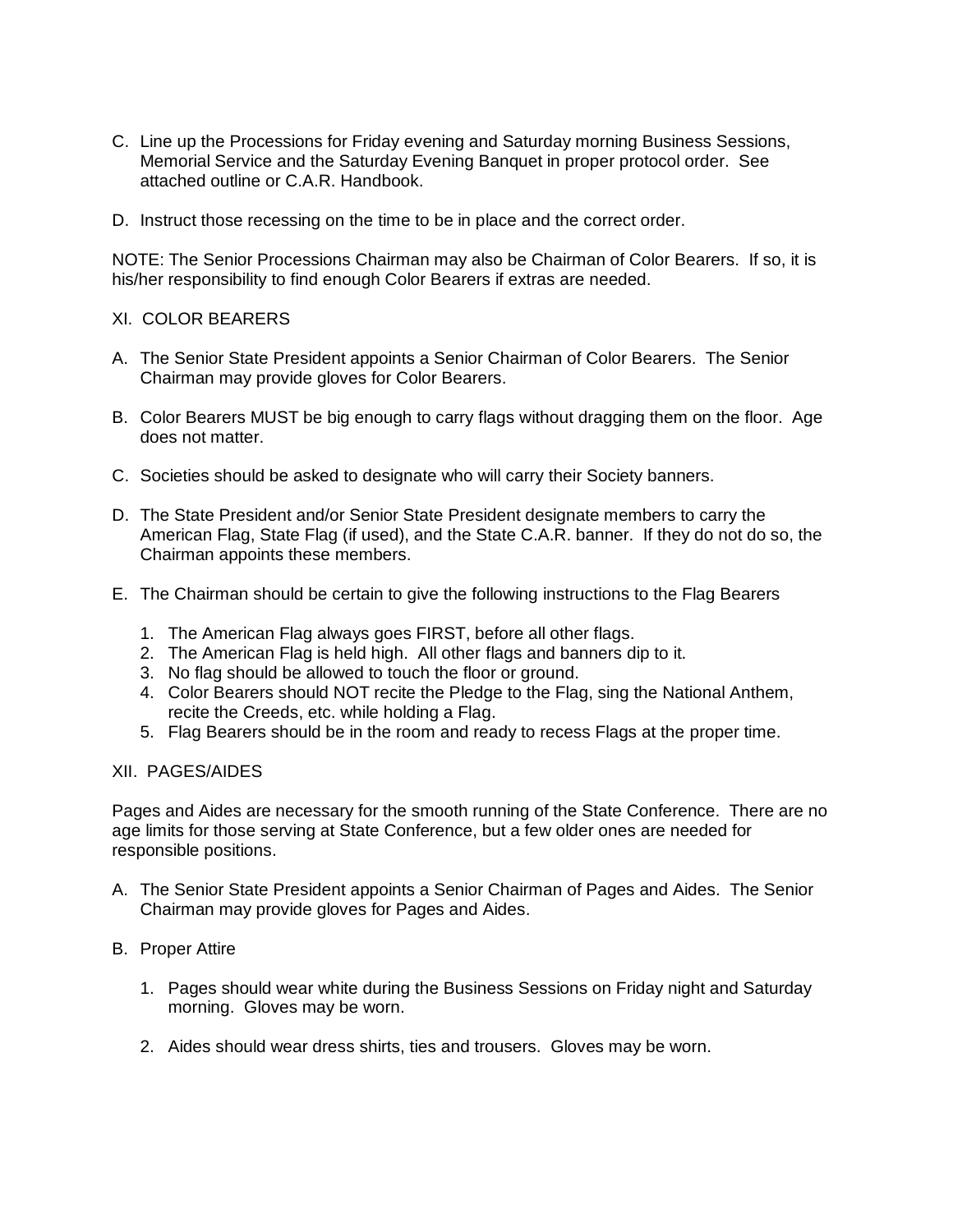- C. General Pages/Aides are used to lead the Processions, take messages, run errands, deliver notes, direct voters to the polls, etc.
- D. Personal Pages/Aides are needed for the State and Senior State Presidents and the National and Senior National Presidents, if they attend.
	- 1. Two personal pages/aides are needed for the State President. He/she may invite them to serve. They march in the procession in front of the State President and are seated behind him/her on the platform, if there is space. If not, they are seated on the floor at both ends of the platform.
	- 2. Two personal pages/aides are needed for the Senior State President. He/she may invite them to serve. They march in the procession in front of the Senior State President and are seated behind him/her on the platform, if there is space. If not, they are seated on the floor at both ends of the platform.
	- 3. Two personal pages/aides are needed for the National and Senior National Presidents if they attend. The State President and the Senior State President Shall invite them to serve. They march in the procession in front of the National and Senior National Presidents, respectively and are seated behind him/her on the platform, if there is space. If not, they are seated on the floor at both ends of the platform.
- E. Pages may be used to place flowers at the Memorial Service. If used, they must wear white and white gloves. Those distributing programs do not have to gloves unless specifically requested to do so.
- F. Pages/Aides are not required to wear special attire at the Banquet. They shall follow the Conference dress code.
- G. The General Chairman will ensure there is an adequate supply of page sashes and aide badges. He/she will purchase additional supplies, as needed. The Senior Chairman of Pages and Aides distributes the sashes and badges to the Pages and Aides and collects them when they are no longer needed. These are returned to the General Chairman. She should be notified when new or extras need to be ordered.
- H. The Senior Chairman should provide small writing pads and pencils for the Pages/Aides. The Pages and Aides should be instructed NOT to carry messages or move around the room when someone is speaking.

#### XIII. SEATING

The Senior State President shall appoint a Senior Seating Chairman. Duties include the following:

- A. Prepare tent seating cards for the head table for Business Sessions.
- B. Place seating cards in the auditorium for special seating for the Business Sessions.
- C. Prepare and tent place cards at head table and special tables for dignitaries at the Banquet.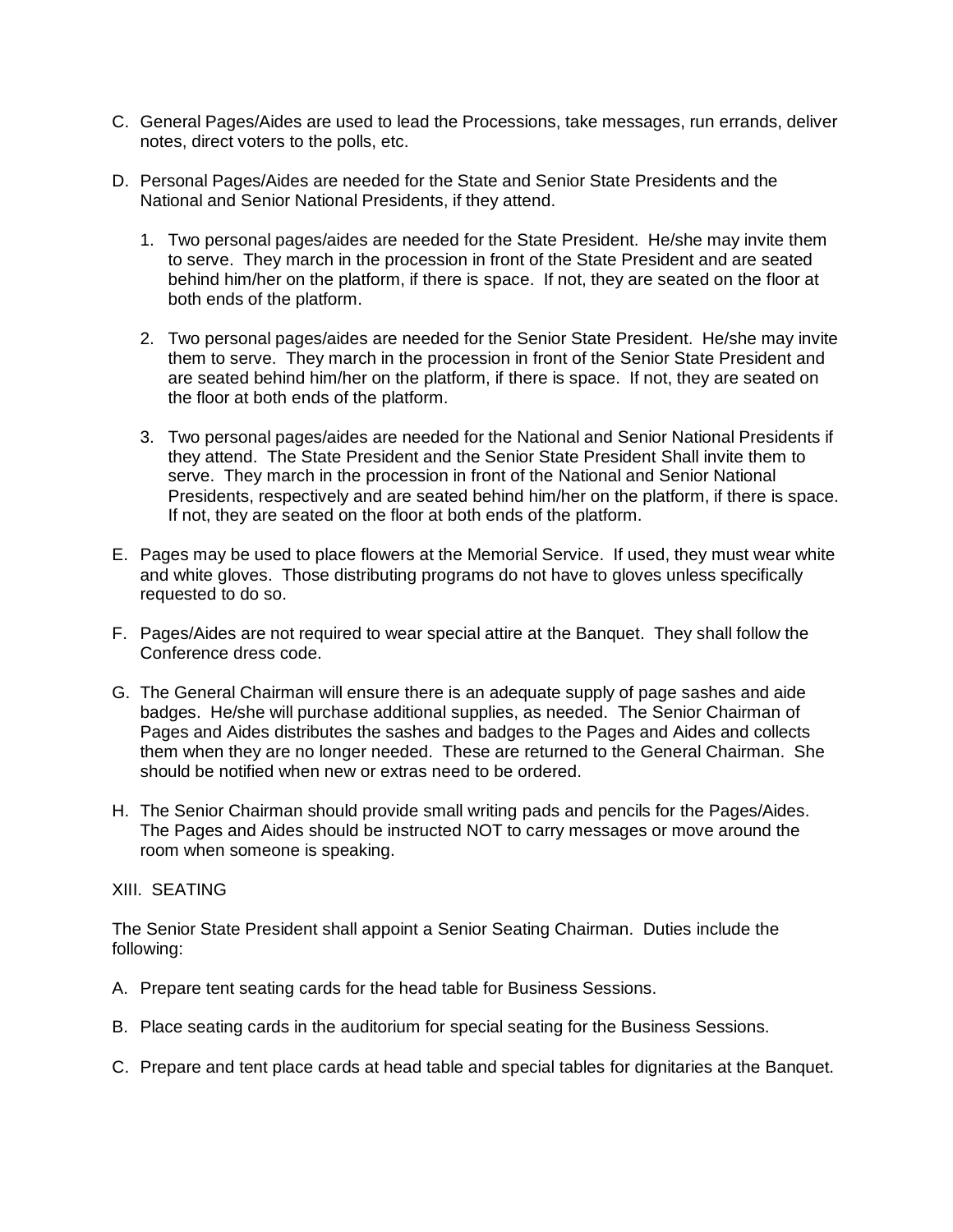D. Seating instructions are found in these Guidelines and in the C.A.R. Handbook.

# XIV. CREDENTIALS

The Senior State President appoints a Chairman of Credentials. Credentials for Voting members are validated on Saturday morning. The Chairman gives a Voter badge to each eligible voter. After each member has voted, the Chairman collects the voter badge from the member.

The General Chairman will ensure there is an adequate supply of voter badges. He/she will purchase additional supplies, as needed

# XV. TELLERS

The Chairman of Tellers and other members of the Tellers committee are appointed by the Senior State President. They must be adults and should not be connected directly with any candidate for State office. The Senior State President, or her appointed Advisor to the Nominating Committee, gives to the Chairman of Tellers a complete list of names of the candidates as soon as they are available. These must include names of those who will run from the floor, if any.

The Chairman of Tellers is responsible for providing printed ballots, pencils, ballot box, tally sheets and final report sheets to be handed to the State and Senior State Presidents. The report of the Tellers is given during the Saturday morning session.

#### XVI. INTRODUCTION LISTS

State President needs an introduction list for the Friday night Business session, the Saturday morning business session, and the Banquet.

- A. The Registration Chairman shall prepare these lists and provide them to the State President when needed.
- B. See sample list for the correct order for Introduction Lists, or see the C.A.R. Handbook.

## XVII. FINANCE

- A. The Senior State Treasurer is the Conference Treasurer. The Reservation Chairman receives all reservations and gives them to the Senior State Treasurer at a mutually agreeable frequency.
- B. The Conference Chairman sends a copy of the hotel contract (as soon as signed) and the budget (before the Call to Conference is finalized) to the Senior State Treasurer.
- C. Room charge: Stress with the hotel/motel that the Conference Treasurer is NOT responsible for any room charges other than those contracted for by the General Chairman and the Senior State President together. All persons reserving their own sleeping rooms are responsible for their own bills.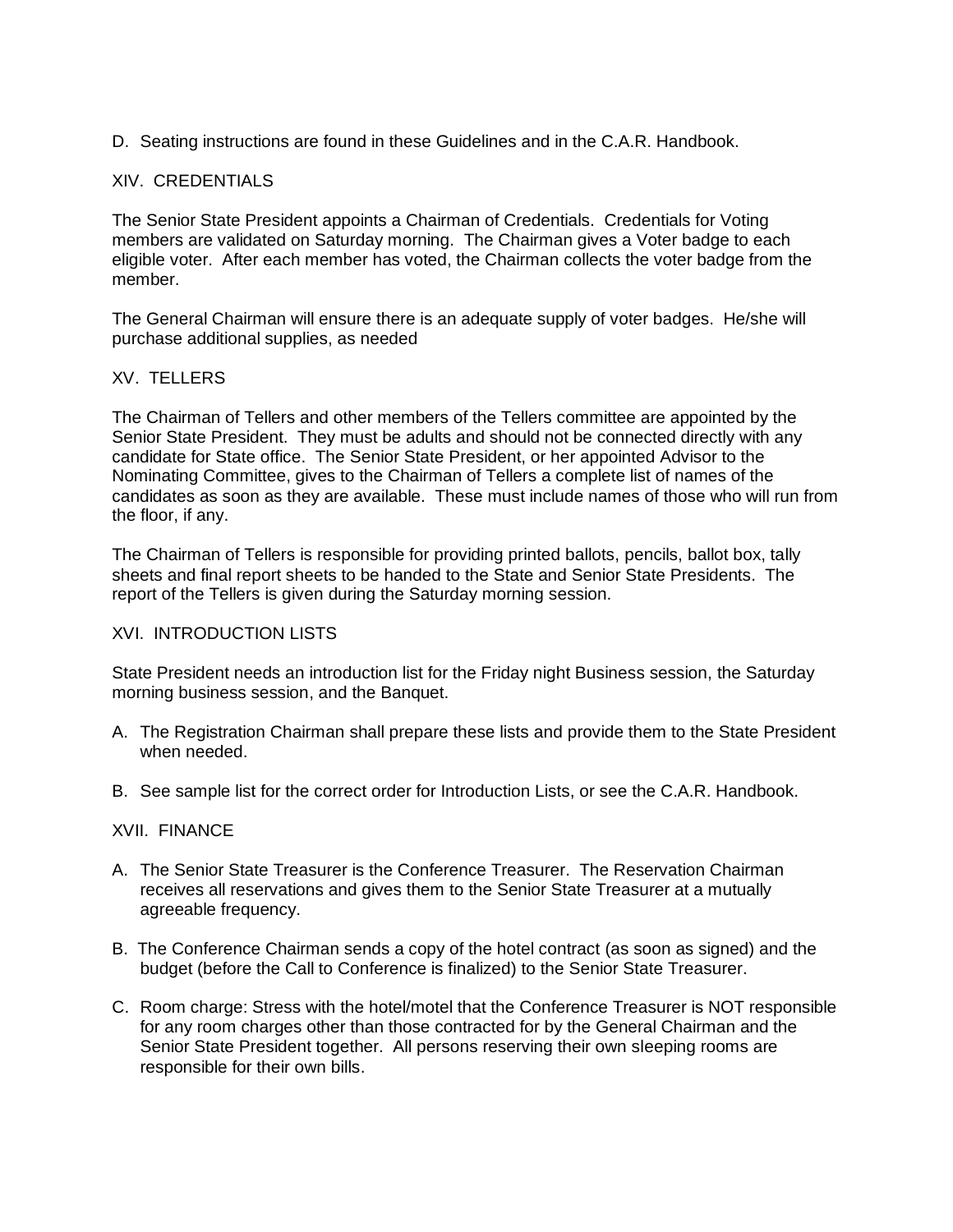- D. Conference pays for: 1) any function room charges, 2) sleeping rooms, or parts thereof, for the State President and Senior State President, National President and Senior National President, if they attend.
- E. The Conference shall pay for the Banquet for the DAR State Regent, the SAR State President and the SR State President or their representatives.
- F. The Conference shall pay for the Banquet for the guest receiving the State Project donation.
- G. The Senior State Treasurer prepares the final State Conference Financial Report and reports to the Senior Executive Board at Summer Workshop.

XVIII. PHOTOGRAPHY

The Senior State President appoints a Photography Chairman. A photographer should be contacted to take pictures before the Saturday evening Banquet of the following:

- A. Outgoing State Officers
- B. Incoming State Officers
- C. State Chairmen (optional)
- D. Pages and Aides
- E. National C.A.R. guests
- F. DAR/SAR/SR representatives
- G. Any societies who may request this service

Photos shall be available for all.

## XVIX. SPECIFIC RESPONSIBILITIES

- A. Senior State President
	- 1. Approves all arrangements for the Conference with the General Chairman and Conference Chairman.
	- 2. Appoints the following Senior Chairman
	- (a) Chairman of Tellers and Tellers (minimum of three)
	- (b) Processions Chairman
	- (c) Color Bearers Chairman
	- (d) Pages/Aides Chairman
	- (e) Seating Chairman
	- (f) Credentials Chairman
	- (g) Photography Chairman
	- (h) Chorus and/or Band Chairman
	- (i) Judicial Committee Advisor

NOTE: She may ask the General Chairman to suggest Chairmen for number 2 through 6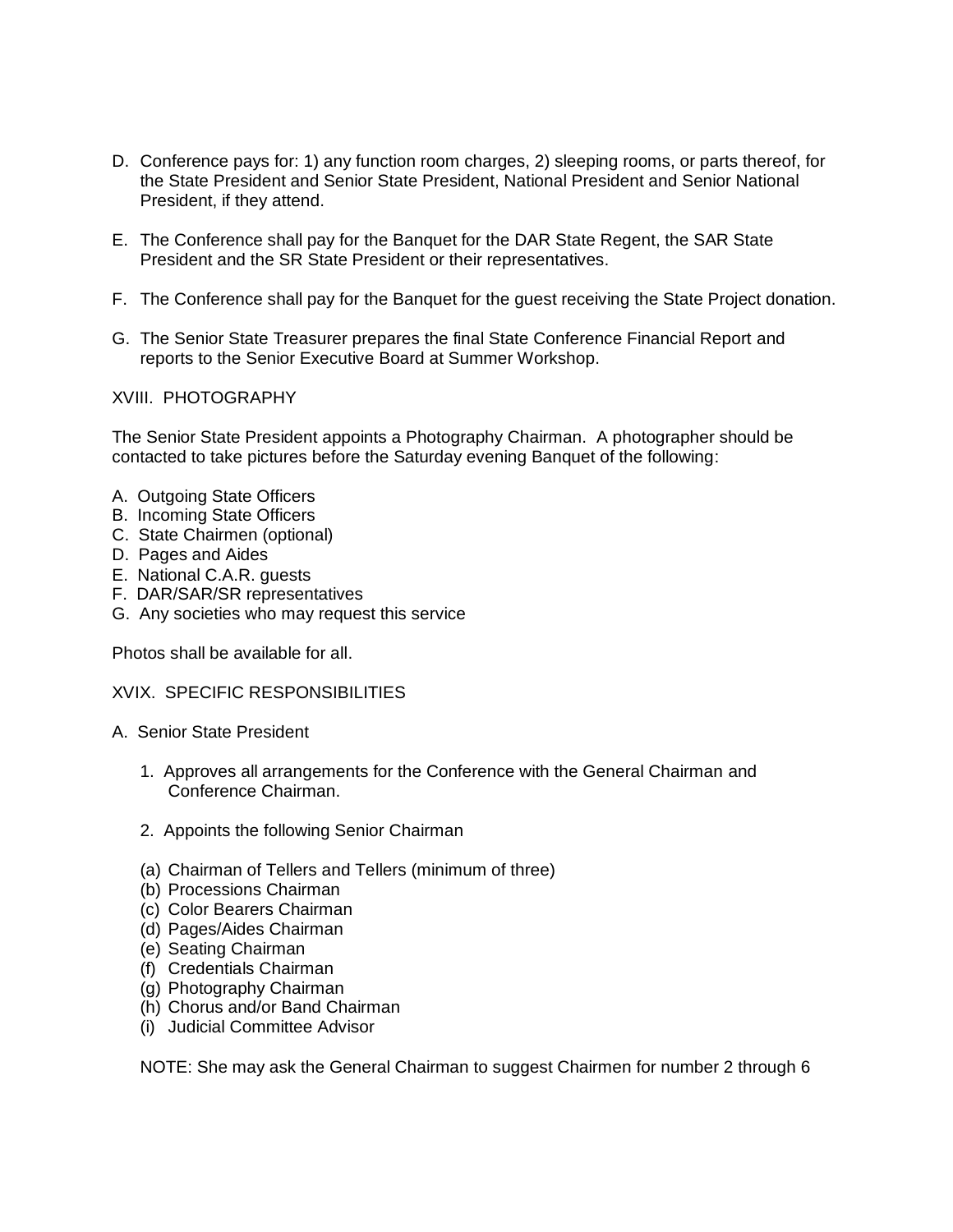- 3. Ensures that the State President has his/her Conference agenda written. Corrects and approves it prior to State Conference.
- 4. Provides information needed for the printing of the Conference Program to the Program Chairman by the deadline.
- 5. Invites two girls/boys to serve as her/his Personal Pages/Aides.
- 6 Sets curfews in conjunction with the State President.
- B. State President
	- 1. Prepares agenda for the entire State Conference and submits it to the Senior State President by her/his deadline for corrections and approval.
	- 2. Appoints, with the approval of the Senior State President, the following:
	- (a) Persons to be program participants
	- (b) Two personal pages or aides
	- (c) Three members and one alternate for the Judicial Committee
	- (d) Member Chairmen for the following:
	- (e) Processions
	- (f) Color Bearers
	- (g) Pages/Aides
- C. General Chairman (Senior State Vice President)
	- 1. Appoints all other Senior Chairmen necessary for the smooth operation of the Conference.
	- (a) Registration Chairman
	- (b) Reservations Chairman
	- (c) Hostess Committee
	- (d) Decorations Committee
	- (e) Chaperones for both member parties
	- (f) Any others necessary positions
	- 2. Coordinates all details of the Conference not assigned to others
	- 3. Turns over to the General Chairman the following:
	- (a) Registration Report
	- (b) Pages/Aides supplies
	- (c) Voters supplies
	- (d) Copy of program
	- (e) Any records that were given to her/him to run the State Conference, including these **Guidelines**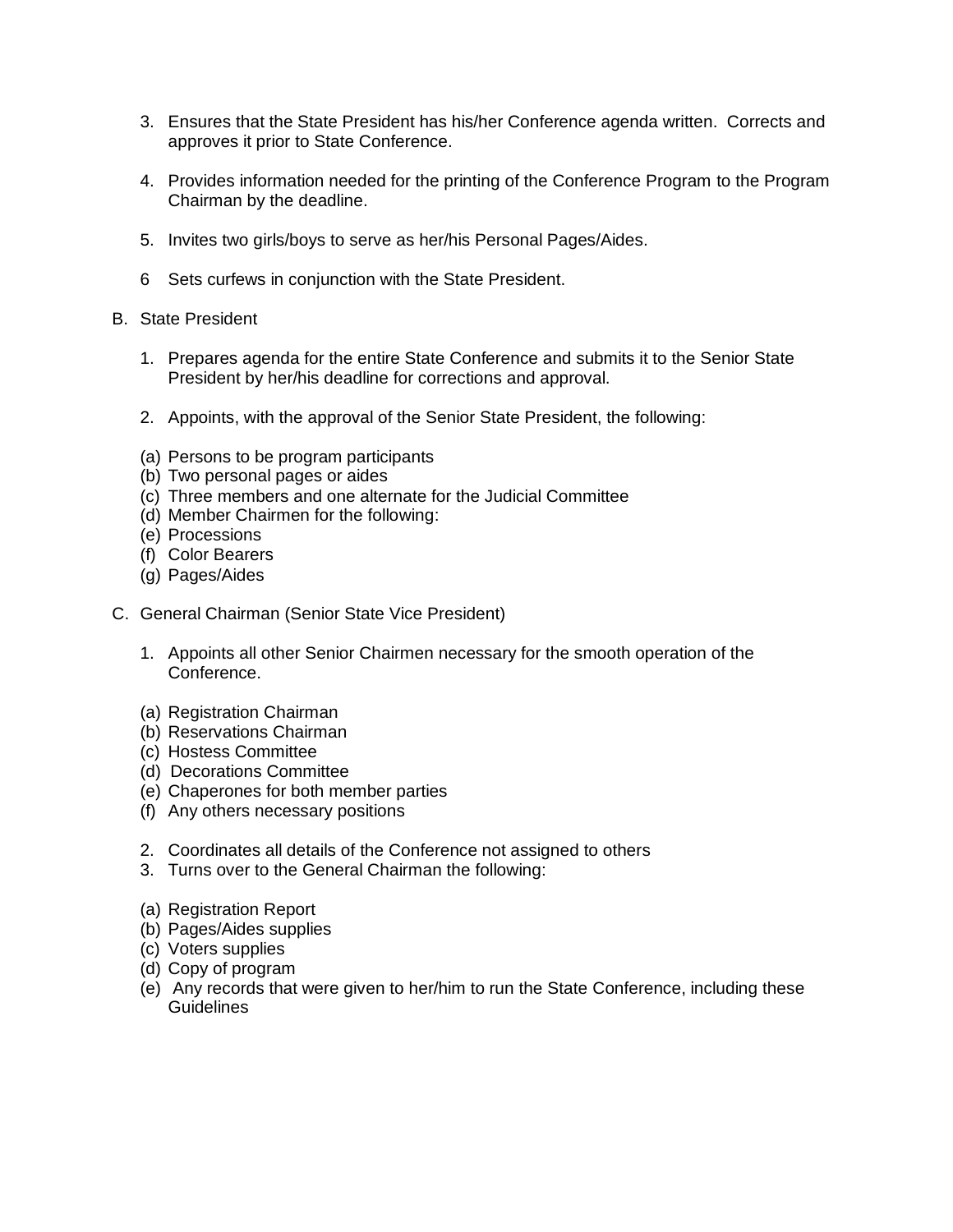# **PROCESSIONS**

The following is the proper order of processions for events at State Conference.

#### I. BUSINESS SESSIONS

Pages/Aides to line aisle American Flag C.A.R. State Flag C.A.R. Society Banners

State Curator State Librarian State Historian State Registrar State Treasurer State Corresponding Secretary State Organizing Secretary State Recording Secretary State Chaplain State Second Vice President State First Vice President

2 Pages Senior National President 2 Pages or 2 Aides National President

2 Pages or 2 Aides Senior State President 2 Pages or 2 Aides State President

II. MEMORIAL SERVICE

American Flag C.A.R. State Banner State Curator State Librarian State Historian State Registrar State Treasurer State Corresponding Secretary State Organizing Secretary State Recording Secretary State Second Vice President State First Vice President

2 Pages Senior National President 2 Pages or 2 Aides National President

2 Pages or 2 Aides Senior State President 2 Pages or 2 Aides State President

2 Pages or 2 Aides Senior State Chaplain 2 Pages or 2 Aides State Chaplain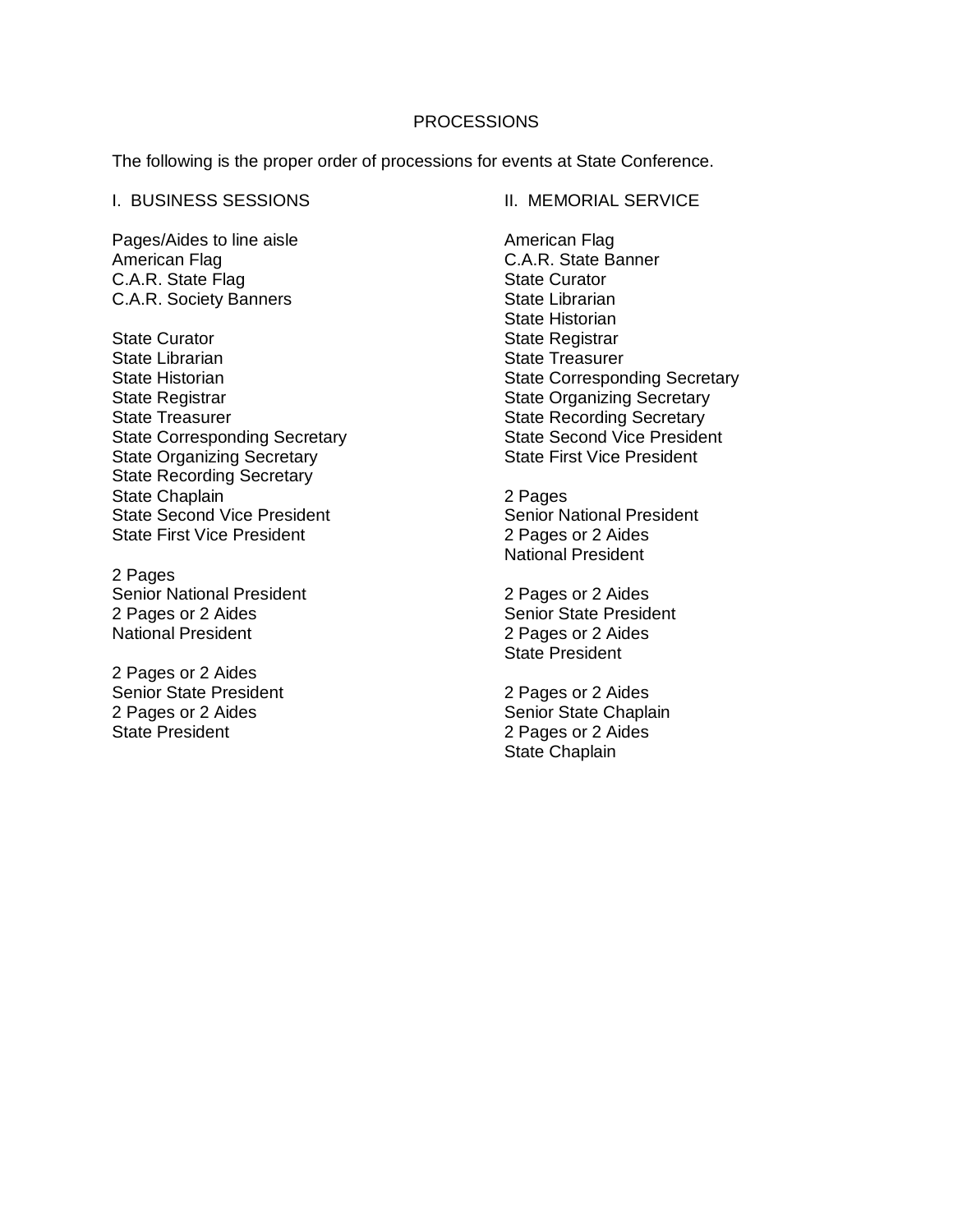#### III. BANQUET

Special guests are seated ahead of time and do not process. Example, DAR State Regent, S.A.R. State President, SR State Presidnet, speaker, etc.

Pages/Aides to line aisle American Flag C.A.R. State Flag C.A.R. Society Banners

Newly elected officers not already in office for bottom head table in order from lowest to highest office

State Curator State Librarian State Historian State Registrar State Treasurer State Corresponding Secretary State Organizing Secretary State Recording Secretary State Chaplain State Second Vice President State First Vice President

Senior National President National President

Senior State President State President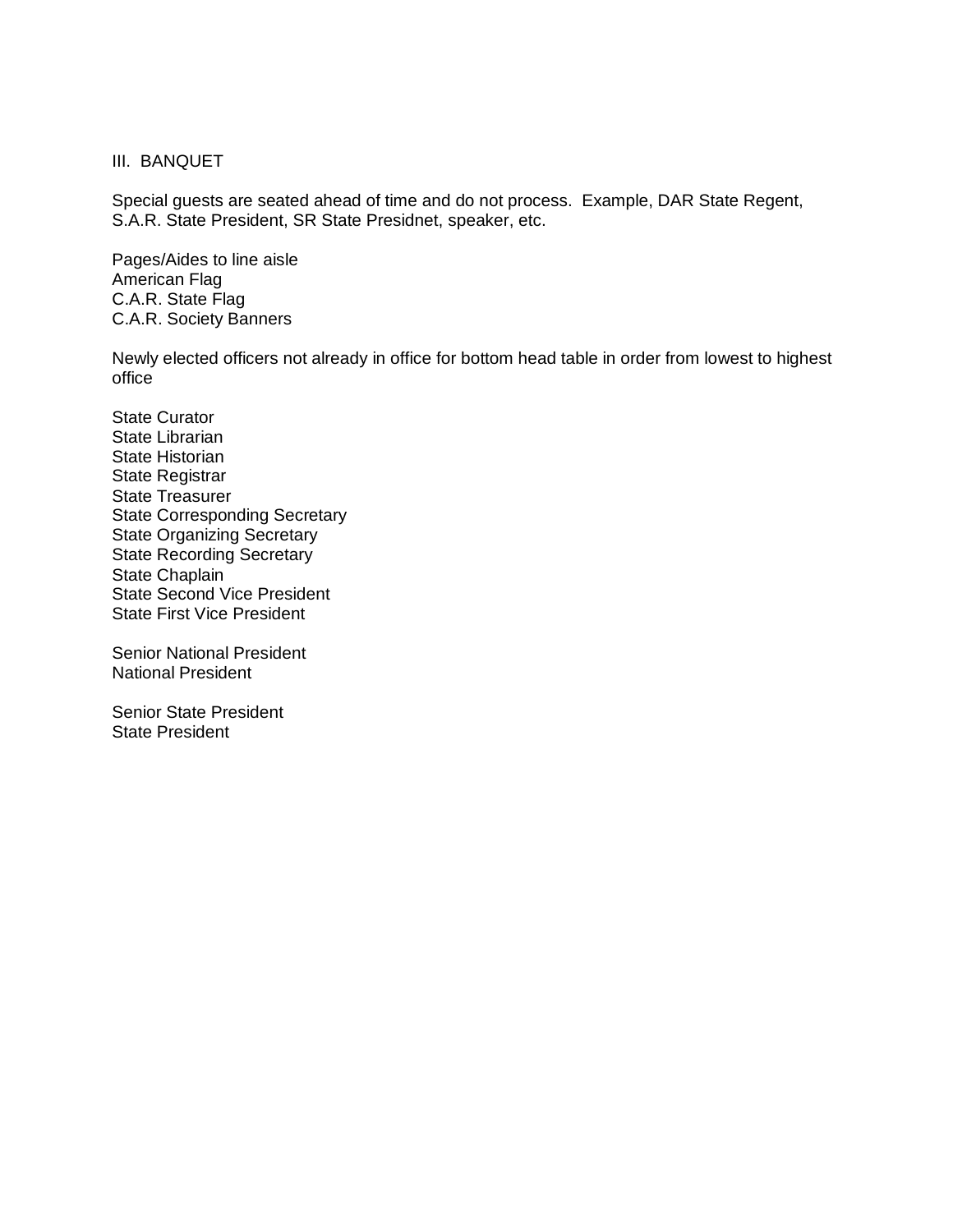# RECESSIONS

# I. BUSINESS SESSIONS

American Flag C.A.R. State Banner C.A.R. Society Banners State Officers in the order they came in 2 Pages or 2 Aides Senior State President 2 Pages or 2 Aides State President

II. MEMORIAL SERVICE

American Flag C.A.R. State Banner State Chaplain Senior State Chaplain State President Senior State President Other State Officers beginning with the State First Vice President

III. BANQUET: No recession

#### BANQUET SEATING

- I. Head Table seating charts have been provided.
- II. A special round table should be provided, with place cards, for those listed on introduction lists.
- A. Husbands/wives of Senior Leaders should be seated with them, with the exception of those seated at the Head Table. Those husbands/ wives are placed at the center round table facing the head table for maximum sight.
- B. Parents of the outgoing and incoming State Presidents should be seated at a special round table-- again where they can see well.
- C. It may be decided not to provide special seating for State Chairmen. This should be the decision of the two Presidents. If the crowd is relatively small, it is better to let them sit where they choose.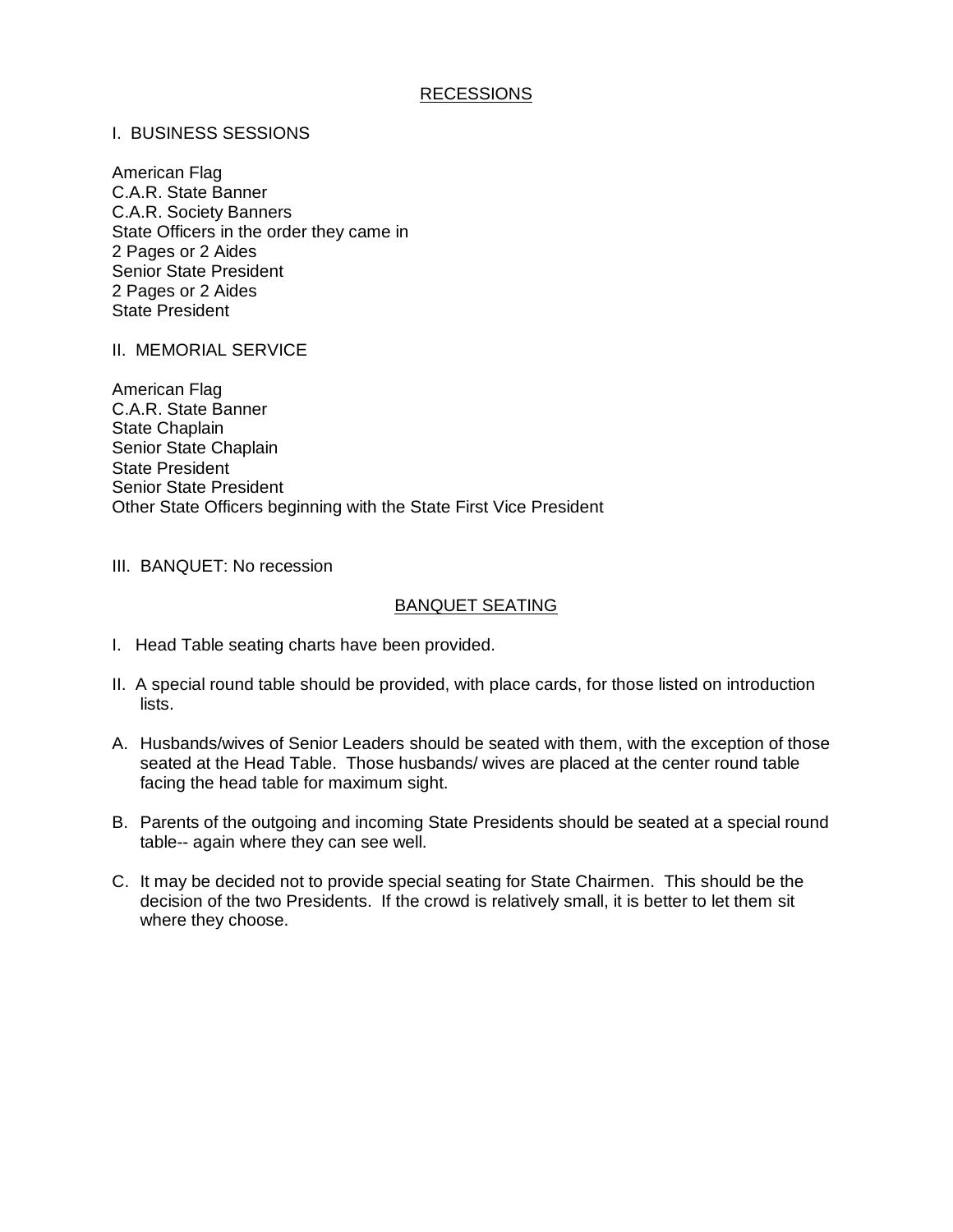# INTRODUCTION LISTS

There are two ways to do introductions. Check with the State President and Senior State President to see which is preferred by them.

# Method One

State Officers-in order from highest to lowest office Senior State Officers State Chairmen Senior State Chairmen Honorary State Presidents National Officers Senior National Officers National Chairmen Senior National Chairmen Out-of-State State Presidents Out-of-State Senior State Presidents DAR State Regent DAR State Officers NSDAR Officers NSDAR Chairmen DAR Chapter Regents S.A.R. State President S.R. State President Any other dignitaries such as State Presidents of other organizations, Example, D.A.C., U.S. Daughters of 1812, etc.

See C.A.R. Yearbook and N.S.C.A.R. Roster for correct orders

# Method Two

Still using the above order, fold appropriate ones together.

Example State First Vice President Senior State First President

State Chairman, American Indians Senior State Chairman, American Indians

Regional Meetings use this method for introduction.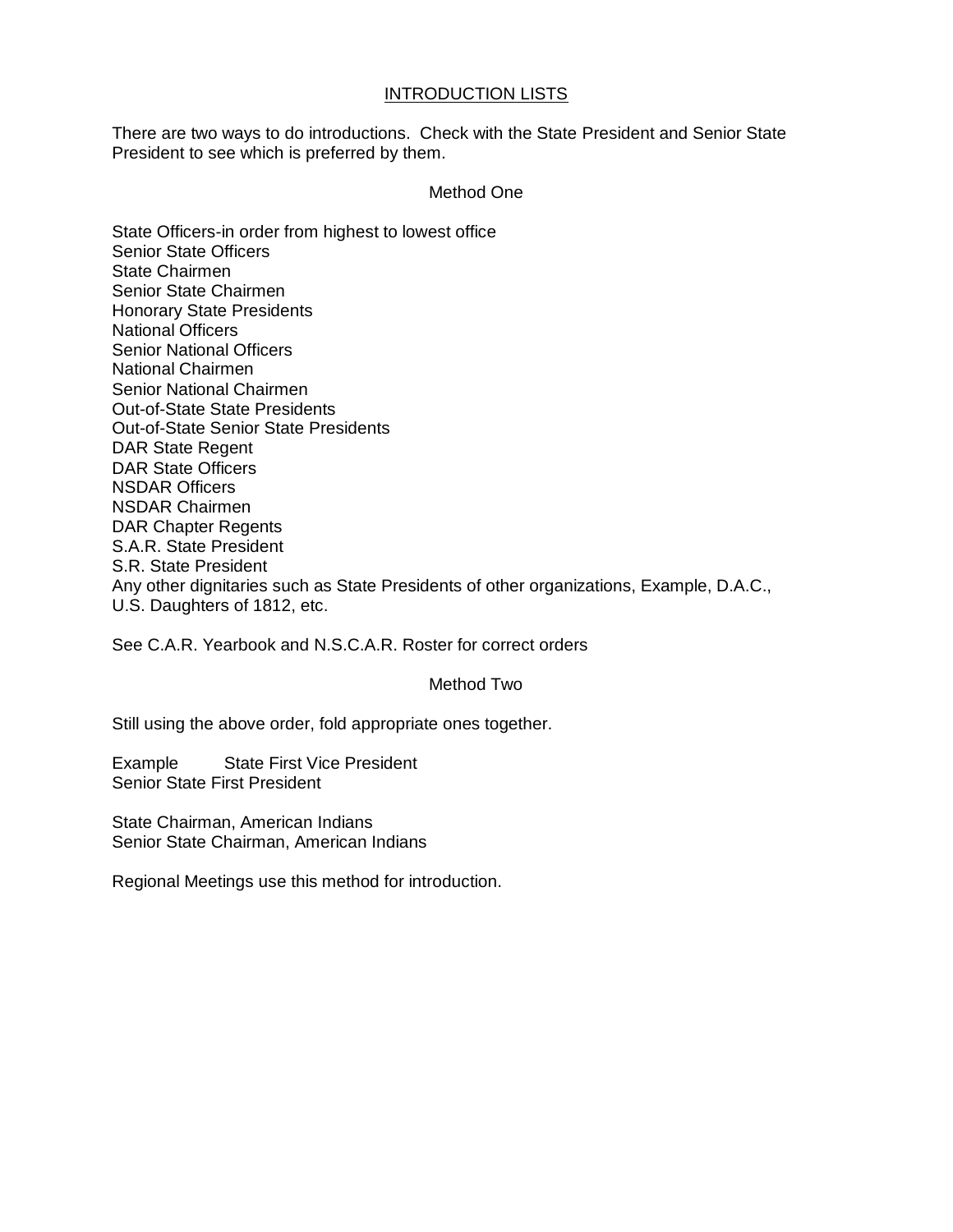# SAMPLE REGISTRATION REPORT

| <b>SENIORS</b>                              |
|---------------------------------------------|
| <b>Senior State Officers</b>                |
| Senior State Chairmen                       |
| <b>Senior Society Presidents</b>            |
| <b>Honorary Senior State Presidents</b>     |
| <b>Senior National President</b>            |
| <b>Senior National Officers</b>             |
| Senior National Chairmen                    |
| <b>Out-of-State Senior State Presidents</b> |
| <b>Out-of-State Senior State Officers</b>   |
| <b>DAR State Regent</b>                     |
| <b>DAR State Officers</b>                   |
| <b>DAR National Officers</b>                |
| <b>DAR Chapter Regents</b>                  |
| S.A.R. State Officers                       |
| S.R. State Officers                         |
| <b>Other Adults</b>                         |
|                                             |

Total Members

Total Seniors

TOTAL REGISTRATION

NOTE: Some persons attending will be counted in more than one category above, therefore, the top individual numbers will total more than the actual body count. The totals are the actual body count, not the sum of the above. When making the final report, skip any categories that are not applicable.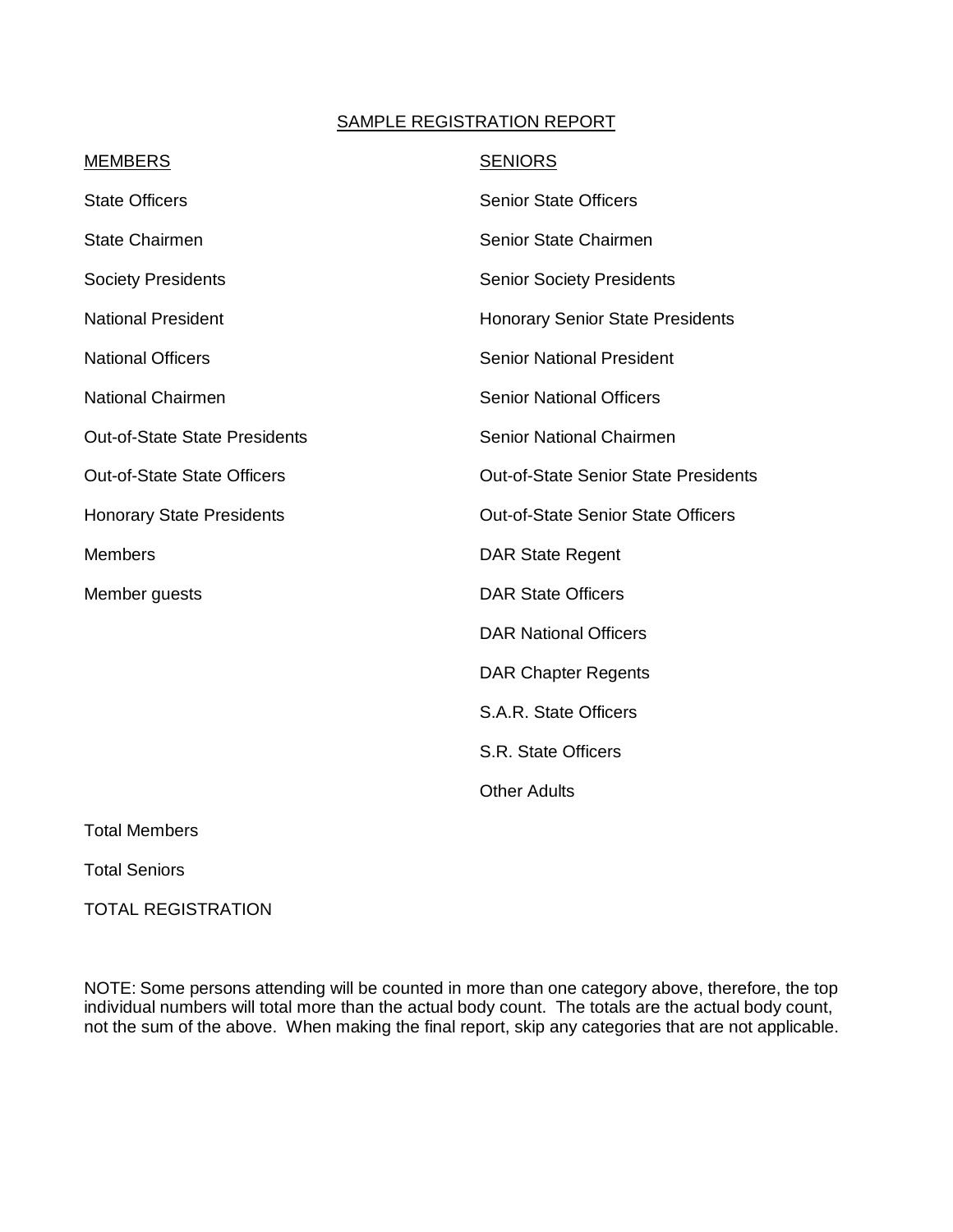|                                                                                                                                                                                      | Page/Aide<br>Page/Aide                                                                                                                                             |
|--------------------------------------------------------------------------------------------------------------------------------------------------------------------------------------|--------------------------------------------------------------------------------------------------------------------------------------------------------------------|
| <b>State Curator</b><br><b>State Historian</b><br><b>State Treasurer</b><br><b>State Organizing Secretary</b><br><b>State Second Vice President</b><br><b>Senior State President</b> | <b>State Librarian</b><br>State Registrar<br><b>State Corresponding Secretary</b><br>State Chaplain<br><b>State First Vice President</b><br><b>State President</b> |
|                                                                                                                                                                                      |                                                                                                                                                                    |
| U.S. Flag                                                                                                                                                                            | C.A.R. Banner<br><b>Society Banners</b>                                                                                                                            |
| Podium &<br><b>Senior State Recording Secretary</b><br><b>Floor Microphone</b>                                                                                                       | <b>State Recording Secretary</b>                                                                                                                                   |
| State Parliamentarian, Senior State Officers                                                                                                                                         | National Officers, Honorary National Presidents (still members)                                                                                                    |
| Honorary Senior National Presidents, Senior National Officers                                                                                                                        | Out-of-State Presidents, National Chairmen                                                                                                                         |
| Honorary Senior State Presidents, Honorary State Presidents                                                                                                                          | Honorary State Presidents (still members), State Chairmen                                                                                                          |
| (not members)<br>State President S.R., President S.A.R., State Regent DAR                                                                                                            | <b>General Seating</b>                                                                                                                                             |
| Senior State Chairmen                                                                                                                                                                |                                                                                                                                                                    |
| <b>General Seating</b>                                                                                                                                                               |                                                                                                                                                                    |
|                                                                                                                                                                                      |                                                                                                                                                                    |
|                                                                                                                                                                                      | <b>BUSINESS SESSION SEATING</b>                                                                                                                                    |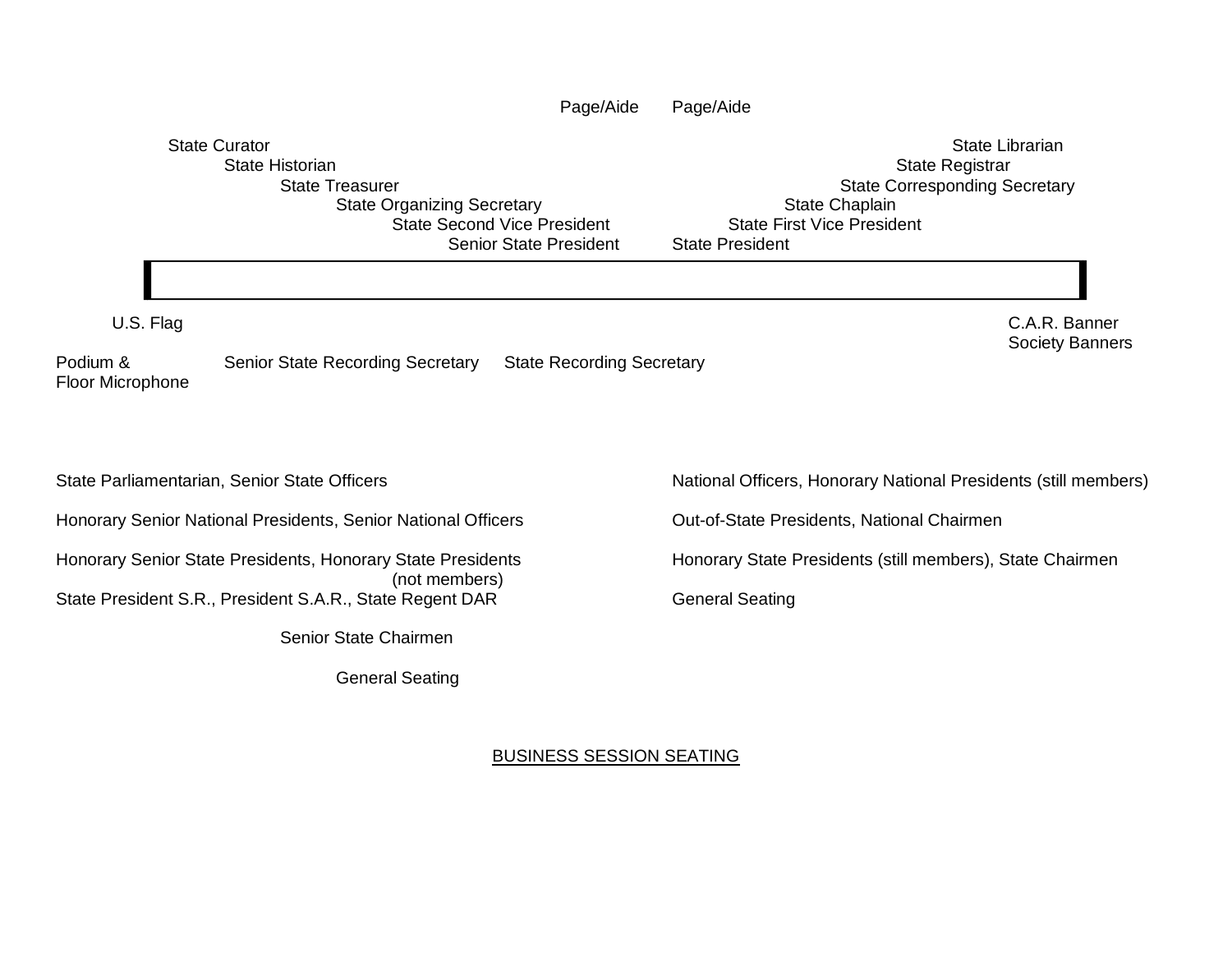

Podium & Floor Microphone

Special round tables in front for Senior State Officers, National Officers and Chairmen, Out-of-State Presidents and Senior State Presidents, etc.

BANQUET SEATING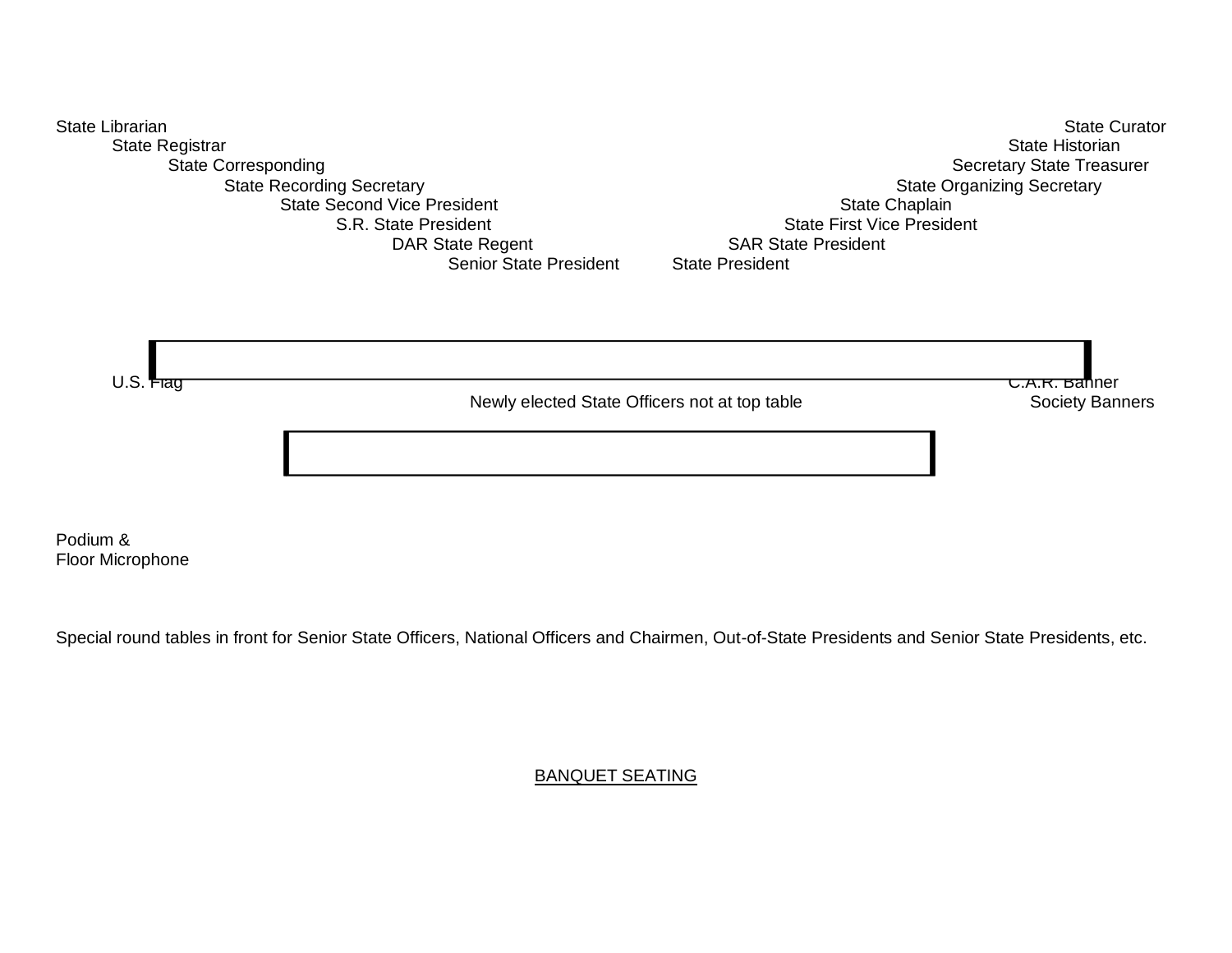# STANDING RULES

for the (number) Annual State Conference of the Pennsylvania State Society, Children of the American Revolution

1. Everyone attending the State Conference must register. The fee is \$5.00 for members and \$15.00 for Seniors. The Candidate fee is \$ 10.00

2. All sessions of the State Conference shall begin promptly at the place and hour specified.

3. The adoption of the program, with necessary changes, shall become the order of business for the Conference.

4. Reports of State Officers, State Chairmen and Society Presidents shall be typed in triplicate on standard 8½ x 11 bond paper. Punched holes and stationery are unacceptable. Copies are for the Senior State President, and Senior Recording Secretary and for the person who succeeds to the office. Only highlights of the reports are to be read at the Conference and shall be limited to one and one half minutes. Reports of those not present shall be filed without being read unless for a specific reason a particular report is requested to be read. Reports of those who will not be present shall be mailed to the Senior State President to reach her one week prior to the opening of the State Conference. During the reports of the State Officers and State Chairmen, the corresponding Senior Officer or Chairman will stand. During the reports of the Society Presidents, the Senior Society President and the Society delegation shall stand.

5. C.A.R. members ONLY are entitled to the floor, except for officially invited speakers. Any member desiring the floor shall rise, address the Chair, clearly state his/her name and society. No member shall speak more than twice on the same subject during a session nor longer than two minutes at one time.

6. Courtesy demands that there be no talking while the Conference is in session.

7. Election of the State Officers shall be on  $(\text{date})$  The credentials committee shall not issue voter badges after 10:00 a.m. for voting. Only C.A.R. members duly qualified as voters are entitled to vote. The voting members shall be prescribed in the State Bylaws.

8. All State Officers, Voting members and State Chairmen shall occupy seating sections assigned to them.

9. The Code of Behavior, as printed elsewhere in this program shall govern the State Conference.

10. The Code of Ethics, as printed elsewhere in this program shall govern the elections.

11. There shall be no nominating speeches. Each candidate shall be allowed one minute for their campaign speech with the exception of the candidates for State President who shall be allowed three minutes each.

12. Robert's Rules of Order Revised, unless inconsistent with the Society's Bylaw, shall govern the Conference.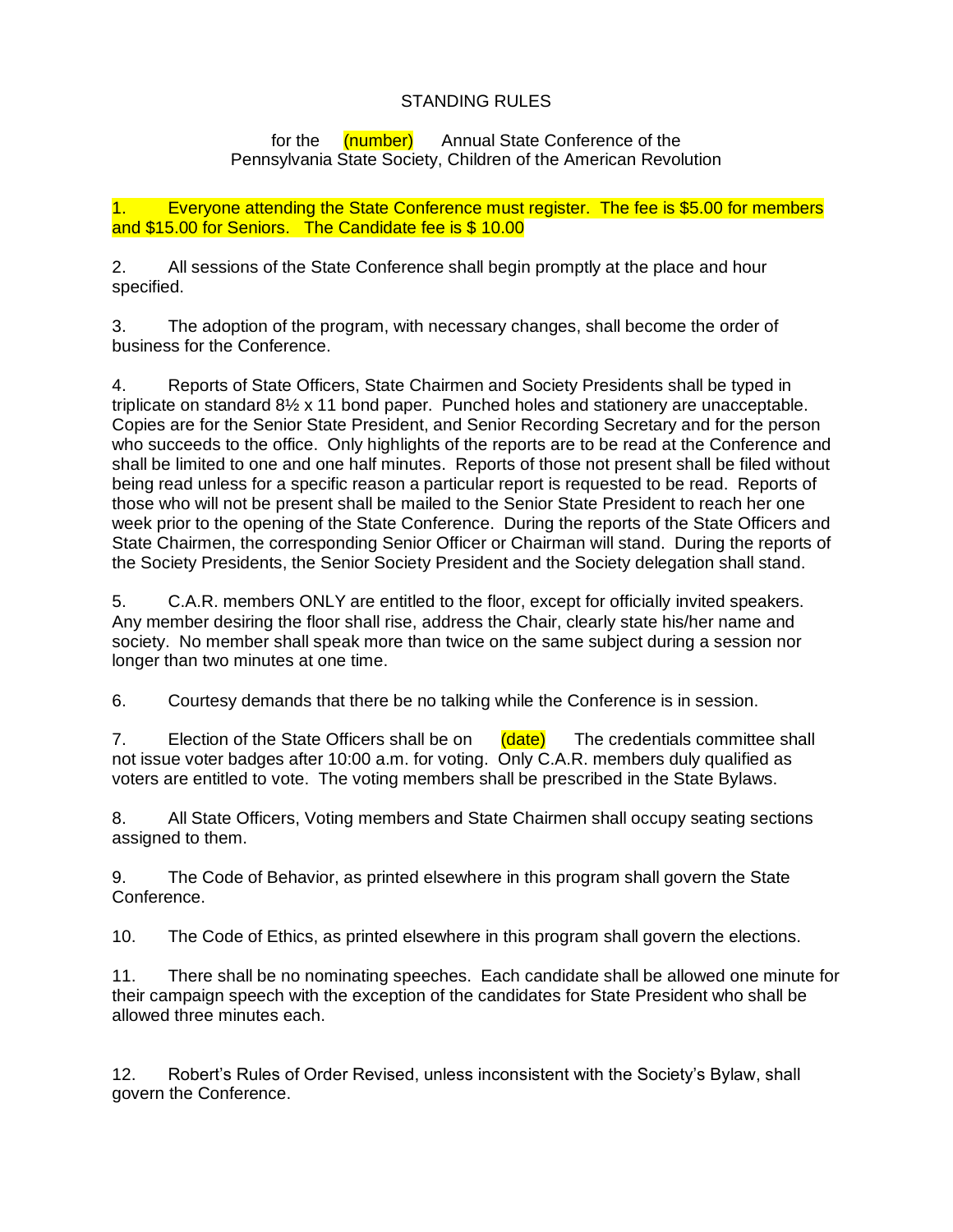#### CODE OF BEHAVIOR Rules for Pennsylvania State Society C.A.R. Functions

# 1. Appropriate dress is required at all C.A.R. functions.

#### BUSINESS SESSIONS

Ladies/Girls: Dresses or Skirts and Blouses/Sweaters or Military Uniform Men/Boys: Suits or Sports Jackets, Shirt, Tie and Trousers or Military Uniform

## BANQUET/DANCE

Ladies/Girls: Formal or Party Dresses or Military Uniform Men/Boys: Tuxedo or Coat and Tie or Military Uniform Coats may not be removed during the banquet.

CAMPAIGN PARTY/AFTER CHANGING TIME AT DANCE All Attendees Appropriate Casual Attire

FOOTWEAR MUST BE WORN AT ALL TIMES

2. All persons are to respect the comfort of other guests in the function hotel by refraining from being noisy in the corridors and rooms after 11:00 p.m. while others are trying to sleep.

3. All persons are to obey the laws of the jurisdiction in which the function is being held and the laws of the United States of America, specifically laws concerning alcohol, drugs and tobacco.

a. Laws concerning the drinking of alcoholic beverages vary from state to state; however, all members, seniors, and guests are expected to refrain from drinking any alcoholic beverages in individual rooms of the hotel and in public. Those found violating the Code of Behavior in relation to alcoholic beverages, drugs and/or tobacco will not be allowed to participate in the C.A.R. function.

b. It is illegal to stay in a function hotel without being registered with the hotel.

4. All persons shall be prompt in attending all sessions of the function and shall occupy the seat or area designated for them.

5. A member/guest may not leave the function hotel during the duration of the function for any reason that is not part of the official function without the permission of his/her senior chaperone.

All persons attending the C.A.R. function are expected to comply with the Code of Behavior. This includes ALL members, ALL adults, ALL guests from the beginning of the function until the conclusion of the function.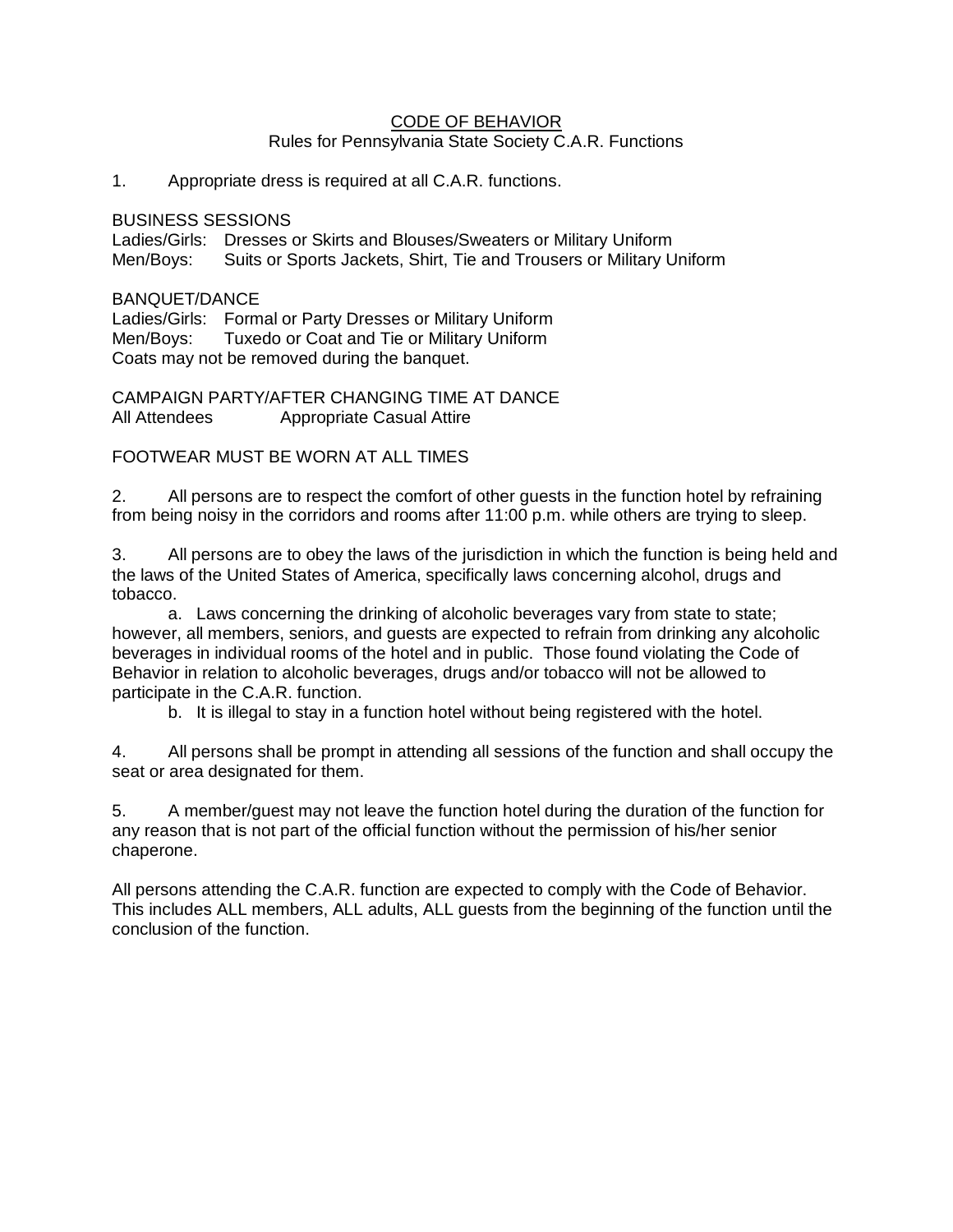# ADMINISTRATIVE COMMITTEE

The Administrative Committee serves as a disciplinary board to review all cases of violation of the Code of Behavior and to take appropriate action.

The State President and the Senior State President shall appoint an Administrative Committee of five (5) consisting of a Senior Chairman, one (1) C.A.R. Senior leader (one male and one female), and three (3) C.A.R. members (at least one male and one female). Notification of alleged violations of the Code of Behavior shall be given in writing to the Senior Chairman. This notification may be made by either members or seniors. Persons shall be apprised of the charges against them and given an opportunity to reply before action is taken.

The Administrative Committee shall report to the State President and the Senior State President all considerations, proceedings and decisions. In all cases of violation of the Code of Behavior, the State President and Senior State President after consultation with the Administrative Committee shall be empowered to declare any violator excused from further participation in the function, to send the violator home, or to determine other appropriate action.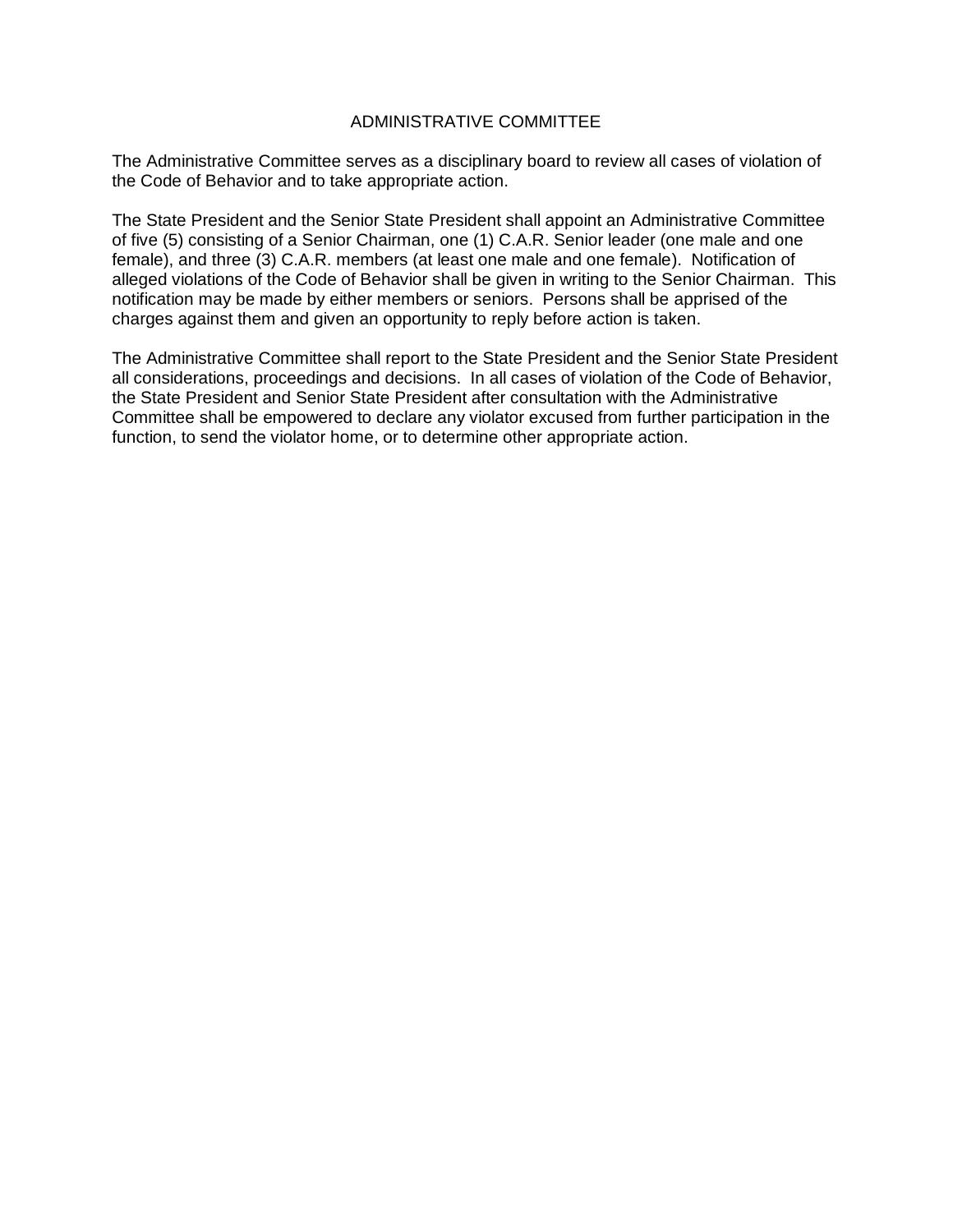# CODE OF ETHICS FOR C.A.R. ELECTIONS

THERE SHALL BE NO PUBLIC DECLARATION OF CANDIDACY NOR CAMPAIGNING PRIOR TO THE ANNOUNCEMENT OF THE NOMINATING COMMITTEE'S SLATE ON FEBRUARY 1.

- 1. Persons contacted by the Nominating Committee concerning their willingness to accept nomination shall receive notification from the Committee by first class mail or telephone. Replies to the Chairman of the Nominating Committee shall be made by telephone or by first class mail within one week. Failure to reply within one week shall be interpreted as a negative reply. If a reply is made by telephone, written confirmation must follow.
- 2. No person who has allowed his name to be placed on the official slate of the Nominating Committee shall be eligible to run from the floor for any other office.
- 3. A candidate who is nominated from the floor shall present to the Senior State Recording Secretary at that time, written consent to this nomination and a certificate of eligibility for office. Said certificate shall be secured from the Senior State Treasurer no later than 15 days in advance of the opening date of the Conference. Application for certification must be made by the member desiring to be a candidate and must specify the office for which he or she is running.
- 4. The State President and State Nominating Committee shall not take part in campaigning. EXCEPTION: Members of the Committee who may become candidates for State Office.
- 5. Campaign posters, banners and signs shall not be displayed in public places. There shall be no campaigning, either by word of mouth, distribution of printed materials, posting of signs and banners at the meetings of the State Board or business sessions of the State Conference. EXCEPTION: Campaign speeches of candidates when recognized by the Chair for that purpose. Campaign speeches must be delivered without the aid of posters, signs, musical instruments or props of any description and with no reference to opposing candidate(s). All campaign speeches must be delivered entirely from the floor microphone. Candidates may not request audience participation during their speeches.
- 6. Campaign ribbons, tags and buttons shall be allowed when worn on the person of a member at any of the functions of the State Society, EXCEPT, at meetings of the State Board and business sessions campaigning is prohibited. Candidates shall not distribute favors or trinkets.
- 7. Campaign literature may be allowed by mail, circulation at the State Conference, or both, EXCEPT at meetings of the State Board or business sessions of the State Conference. Each candidate shall be responsible for the literature bearing his/her name and shall not allow it to litter public places. All campaign literature should be restricted to the merits of the candidate.
- 8. Each candidate shall be allowed one minute for his/her campaign speech. EXCEPTION: Candidates for State President shall be allowed three minutes each.

CODE OF ETHICS FOR C.A.R. ELECTIONS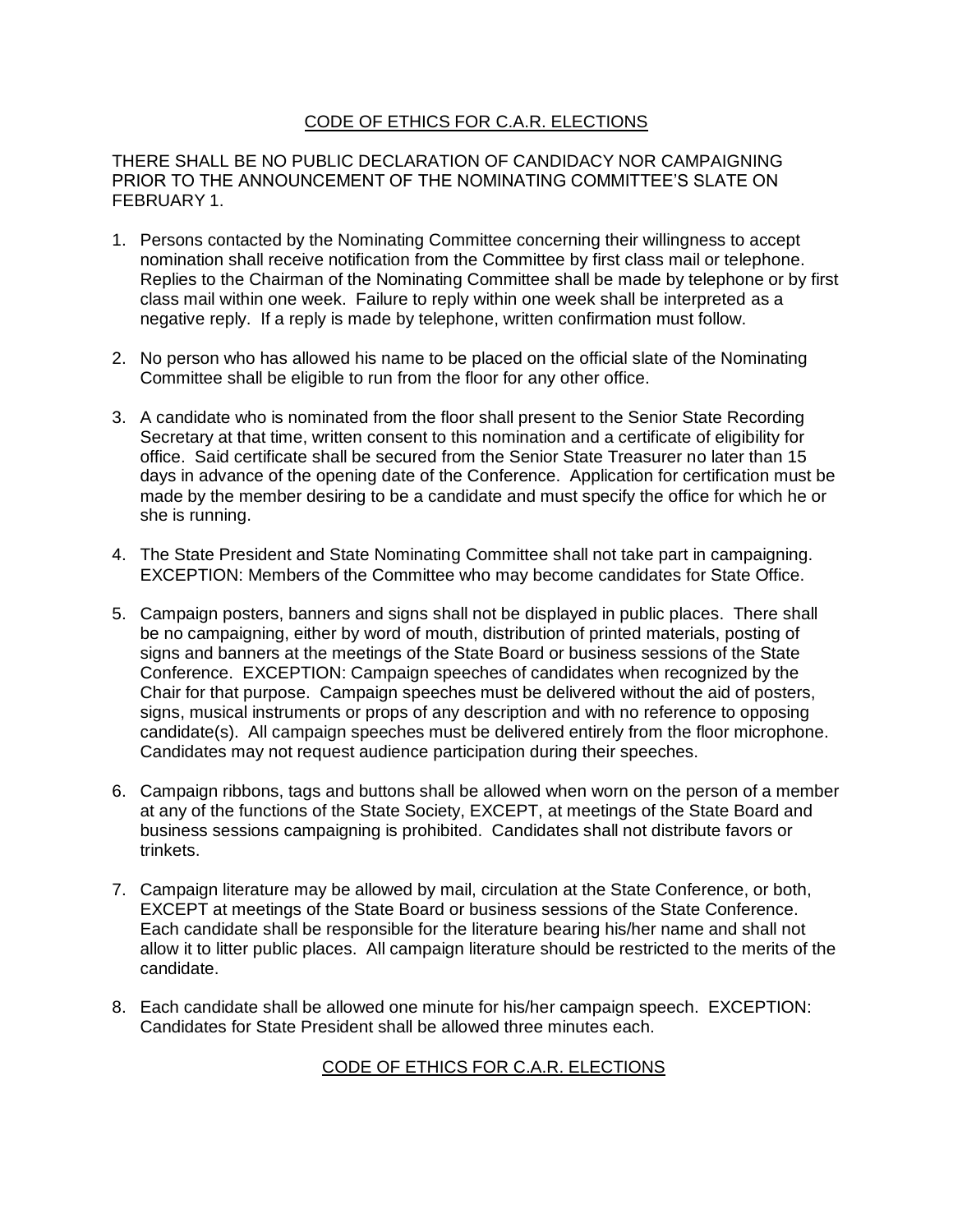- 9. Private campaign parties held in any of the rooms or suites of the Conference hotel for individual candidates or groups of candidates running for office must remain orderly and reasonably quiet. There may be no "live" bands. No type of musical instrument or means of electronically reproducing sound or music may be played at a volume which will be louder than normal conversation.
- 10. A committee of tellers composed of members of the Daughters of the American Revolution, Sons of the American Revolution, Sons of the Revolution or any other qualified adults shall be appointed by the Senior State President to serve as tellers. The committee shall be sworn in by the State Chaplain.
- 11. The Code of Ethics for C.A.R. State Elections shall be in force from the opening to the closing of the State Conference. Copies of the Code of Ethics shall be in the possession of the State Parliamentarian and the Chairman of the Judicial Committee.

# JUDICIAL COMMITTEE

- 1. A Judicial Committee of three shall be appointed by the State President. A Senior advisor to this committee shall be appointed by the Senior State President, this advisor to have a voice in disciplinary actions but no vote on the committee. The members of this committee shall be as follows: The Chairman and one (1) member who shall be either a present or past State Officer and one (1) member who shall be chosen from the membership of the state Nominating Committee. They may not be candidates for State Office. The State President shall be empowered to appoint an alternate who shall serve in the absence or inability of a member of the committee.
- 2. Notification of alleged violations should be sent in writing to the Chairman of the Judicial Committee with any evidence attached thereto. This notification may be made by either members or seniors. Candidates shall be apprised of the charges made and given an opportunity to reply before action is taken. In all cases of violation of the Code of Ethics, the Judicial Committee shall be empowered to declare any candidate ineligible to run for any office in that election. This shall include members running on the slate and from the floor.
- 3. The Judicial Committee shall report to the State President and the Senior State President all considerations, proceedings and decisions and when they occur.